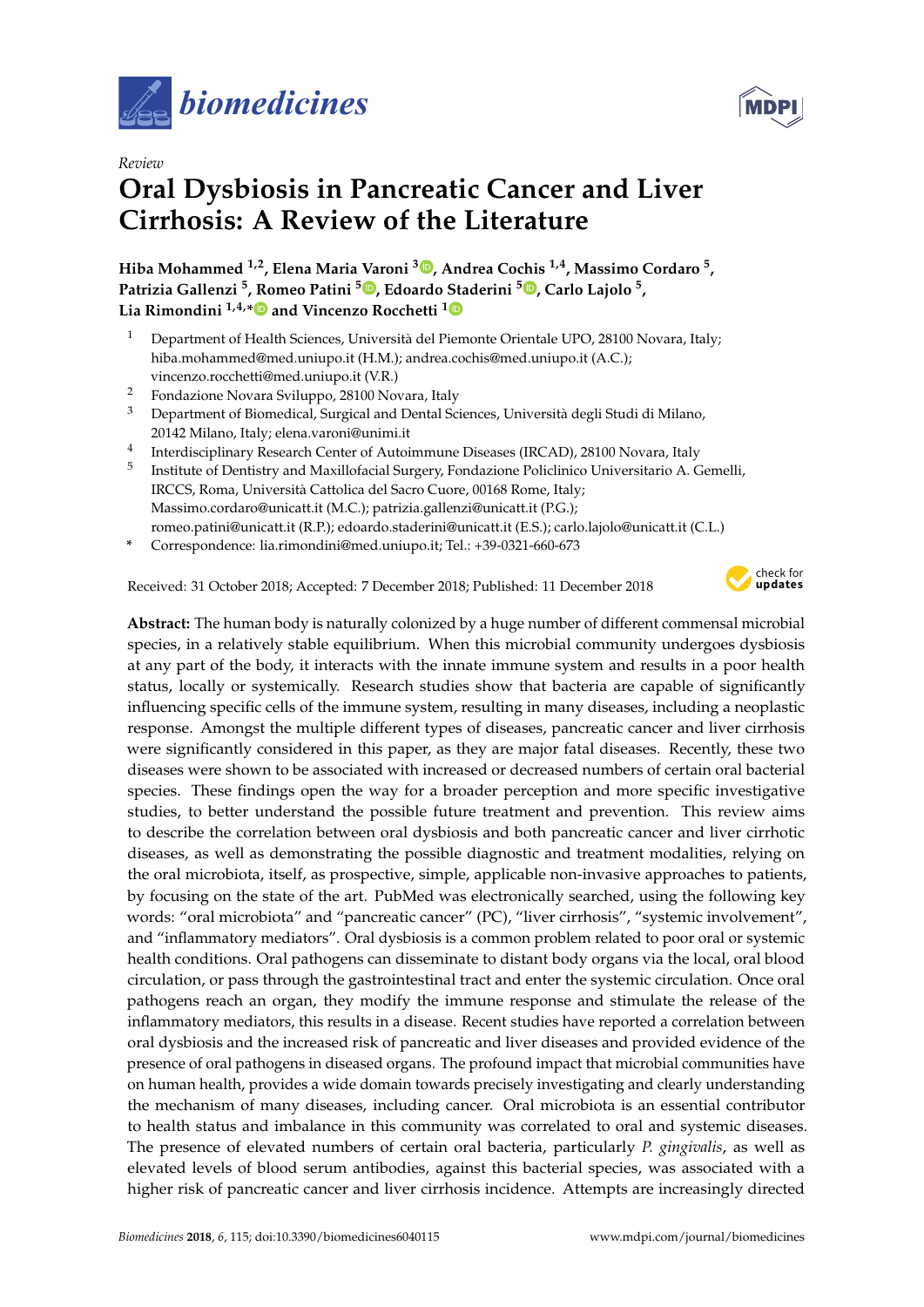towards investigating the composition of oral microbiome as a simple diagnostic approach in multiple diseases, including pancreatic and liver pathosis. Moreover, treatment efforts are concerned in the recruitment of microbiota, for remedial purposes of the aforementioned and other different diseases. Further investigation is required to confirm and clarify the role of oral microbiota in enhancing pancreatic and liver diseases. Improving the treatment modalities requires an exertion of more effort, especially, concerning the microbiome engineering and oral microbiota transplantation.

**Keywords:** oral microbiota; dysbiosis; inflammatory mediators; pancreatic cancer; liver cirrhosis; risk; probiotics

# **1. Introduction**

The oral microbiota refers to a highly varied and complicated ecosystem of bacteria, fungi, viruses, and archaea. These organisms naturally colonize the healthy oral cavity [\[1](#page-10-0)[,2\]](#page-10-1) in a relatively stable equilibrium [\[3\]](#page-10-2) that includes more than seven hundred diverse bacterial species, one hundred fungal species, as well as a large viral population [\[4\]](#page-10-3). These microorganisms inhabit the ecological niches of both hard and soft oral tissues, in the form of biofilms [\[5\]](#page-10-4). Diverse microbial species prefer to inhabit specific niches with differing surface textures and functions [\[6](#page-10-5)[,7\]](#page-10-6).

Bacteria are generally classified within five main phyla: (i) Firmicutes, (ii) Bacteroidetes, (iii) Actinobacteria, (iv) Proteobacteria, and finally (v) Verrucomicrobia [\[8\]](#page-10-7). Prevalent oral groups include *Streptococcus, Neisseria, Veillonella, Actinomyces*, and other obligate anaerobes [\[6\]](#page-10-5). Oral bacteria include aerobic, anaerobic or facultative anaerobic bacteria with the *Fusobacterium*, *Veillonella*, and the *Streptococci* genera [\[6\]](#page-10-5), as well as a plethora of species, not-yet cultivated and identified by means of the next generation sequencing technologies.

While the role of oral bacteria in human health and disease is increasingly well-characterized, the role of oral virome and mycobiome, remain largely uncharacterized [\[2](#page-10-1)[,4\]](#page-10-3). The most common oral fungi are the Candida species that causes oral candidiasis when it undergoes dysbiosis. The common oral viruses include Herpes viruses, such as the herpes simplex virus 1 (HSV-1), the *Cytomegalovirus* (CMV), and the Epstein-Barr virus (EBV), and have been suggested to be associated with periodontitis [\[2,](#page-10-1)[4\]](#page-10-3).

The human body harbors distinct microbiomes, in different areas, that are substantial to homeostasis preservation. As long as these microorganisms maintain equilibrium at the appropriate site and function, they benefit the body systems. The microbiota's benefits include support during digestion, the synthesis of vitamins B and K, prevention against pathogenic colonization [\[9](#page-10-8)[–12\]](#page-11-0), and a better outcome of immunotherapy [\[13\]](#page-11-1). Much evidence demonstrates the oral microbes' role in balancing health conditions, including immune response, carcinogenesis, metabolic activity, and nutrient digestion [\[13–](#page-11-1)[15\]](#page-11-2).

Microbial equilibrium is preserved by the host's immune system, which inhibits invasion of these organisms within the local tissue  $[9-11]$  $[9-11]$ . Within the oral cavity, microbial balance is maintained by several mechanisms that reduce their concentrations. These include the constant shedding of epithelial lining cells and salivary secretions as an example of immunoglobulins IgM, IgG, and IgA. Furthermore, agglutinins contained in the saliva, histatins, lactoferrins, and lysozymes prevent microbial insult [\[5](#page-10-4)[,16\]](#page-11-4).

Moreover, the majority of oral herpes viruses are bacteriophages contributing to the maintenance of a bacterial balance. Most of twenty-eight phages are part of the *Caudovirus* families: *Siphoviridae* (recognized as lysogenic), *Myoviridae* (sometimes lytic), and *Podoviridae* (mostly lytic) [\[2,](#page-10-1)[17\]](#page-11-5). However, it should be considered that the virus communities belonging to the oral cavity can largely change in relation to the host sex [\[18\]](#page-11-6).

Conversely, saliva is also a substantial source of proteins, glycoproteins, and other nutrients that preserve microbial ecology [\[5\]](#page-10-4).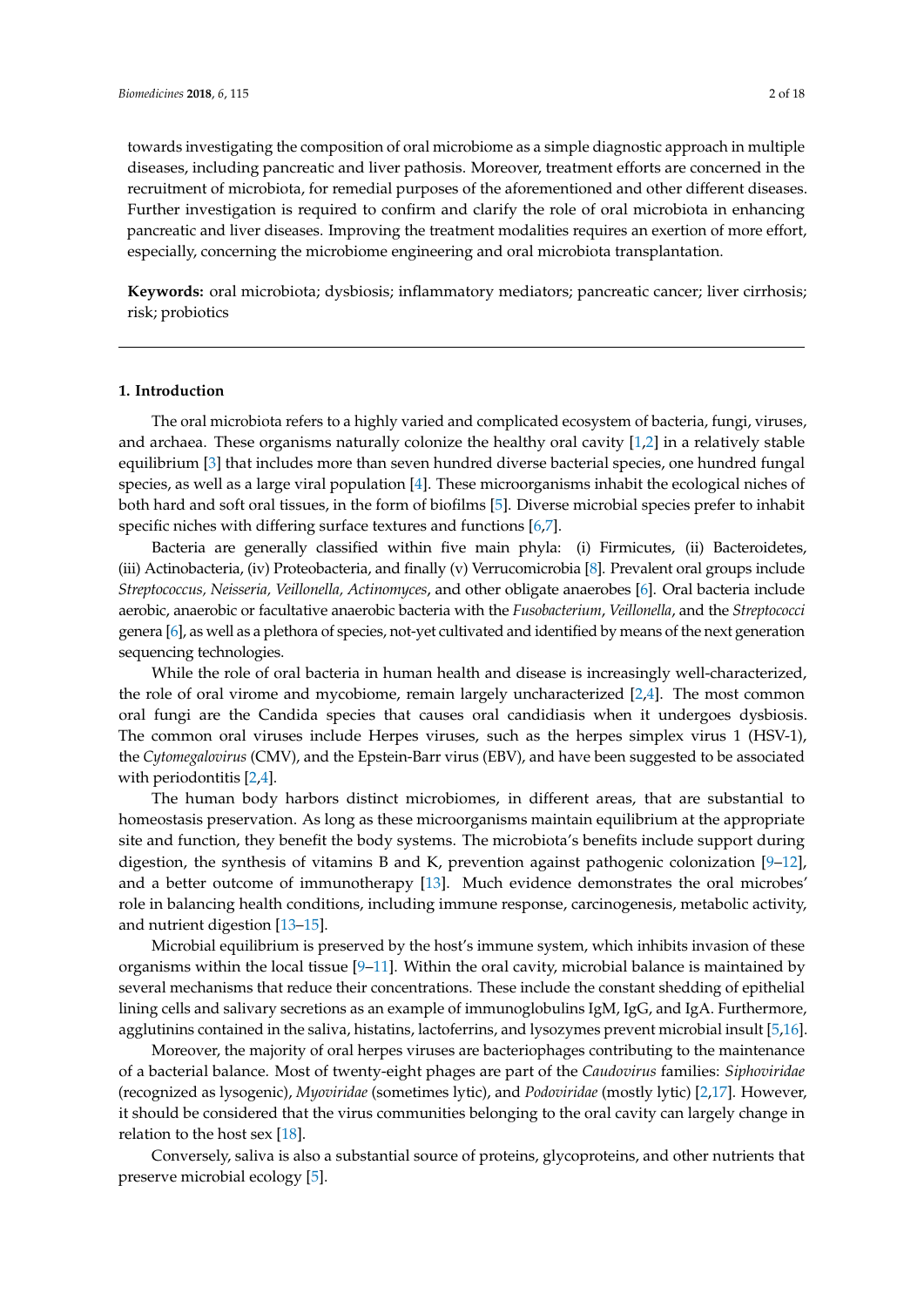Increased or decreased bacterial levels act as biomarkers of healthy/unhealthy microbial performance [\[19\]](#page-11-7). Speaking about oral viral communities, it is well-known that they can cause a severe immune reaction in the host. Accordingly, it can be speculated that they have a crucial role in the preservation of oral immunity and in the rise of diseases [\[2,](#page-10-1)[18,](#page-11-6)[20\]](#page-11-8).

#### **2. Gut Microbiota and Immune Response in Cancer**

Novel researches detect a major interactive network, through which the host gut bacteria interact with the immune cells result in a good or bad health status [\[21\]](#page-11-9).

Recent studies argue that this microbial-immune network correlates gut bacteria with the whole-body health and the failure of immune homeostasis manifest significant impact on various diseases, which might result in cancer [\[22–](#page-11-10)[24\]](#page-11-11).

Indeed, the neoplasm consequence is not exclusively dependent on the host genotype but the immune system efficiency also plays a significant role. The immune system's role in cancer was explained by previous studies that were carried out by applying enteropathogenic bacteria like *Helicobacter hepaticus* (*H. hepaticus*) on the immune-deficient mice that lack functional T and B lymphocytes. These experimental studies revealed both the carcinogenic incidence/suppression induced via microbe-innate immune system interaction [\[24](#page-11-11)[–26\]](#page-11-12).

Amongst the whole immune cells, neutrophils manifest a particular influence, as they play a key role in the development and growth of cancer [\[27](#page-11-13)[,28\]](#page-11-14).

Clinical investigative statistics show a correlation between high blood (neutrophil:lymphocyte) ratio and poor cancer prognosis, including a higher possibility of metastatic tendency [\[29,](#page-11-15)[30\]](#page-11-16). In addition, many studies have demonstrated that poor neoplastic prognosis is related to the existence of neutrophils in the tumor microenvironment [\[29](#page-11-15)[–31\]](#page-11-17) and animal models have revealed the neutrophil contributions in the different stages of cancer [\[29](#page-11-15)[,31](#page-11-17)[,32\]](#page-11-18). This might be attributed to the crucial role of neutrophils in boosting tumor growth and metastasis [\[29\]](#page-11-15). One of the different modalities of neoplasm enhancement is achieved via releasing cytokines, such as IL1-β, IL-17, and IL-23 by the tumor inflammatory environment, as well as the tumor cells. Therefore, up-regulation of the granulocyte colony stimulating factor (G-CSF) takes place. Accordingly, neutrophils are produced and mobilized from the bone marrow, into the peripheral blood circulation, as an urgent demand. It has been observed that during expansion of the mature/immature neutrophils, T-cell proliferation is suppressed by the so-called myeloid-derived suppressor cells (MDSCs) and, thereby, the anti-tumoral influence of the T-cells becomes annulled [\[21,](#page-11-9)[33](#page-12-0)[–35\]](#page-12-1). Moreover, when neutrophils infiltrate a tumor, these tumor-associated neutrophils (TANs) shape the tumoral microenvironment by releasing growth factors, chemokines, and serine proteases, which encourage tumoral motility, migration, invasion, and expansion. These metastatic events are further supported by the neutrophils' role in facilitating the tumoral cell intravasation, adhesion in the endothelium, and extravasation [\[29,](#page-11-15)[32,](#page-11-18)[36\]](#page-12-2).

#### **3. Systemic Involvement by Oral Bacteria**

Dysbiosis refers to poor microbial adaptation or imbalance, on or inside the body [\[8\]](#page-10-7), which results in a poor health status. Since the oral cavity is considered to be the leading entryway to the human body, the microbiota that reside within this ecological niche are very likely to expand to the various body areas [\[37\]](#page-12-3). When oral bacteria undergo dysbiosis, they become pathogenic and can damage the oral mucous membrane and use it as a passageway to reach the blood stream [\[38\]](#page-12-4). Whether oral bacteria migrate and colonize distant diseased body-sites or the same clonal origin are normally found in other body-sites, remains unclear. Regarding the potential dissemination of oral bacteria, throughout the body, some researchers have suggested bacteria continuously migrate via swallowing or the blood circulation system, within the oral cavity [\[39–](#page-12-5)[41\]](#page-12-6). Thereafter, systemically these pathogens generate exaggerated quantities of the inflammatory mediators, and modify the body's immune response. The inflammatory mediators released by the immune system include activated complement product C3a, interleukin 6 (IL-6), and the acute-phase reactant secretory phospholipase  $A_2$  (sPLA<sub>2</sub>) [\[42](#page-12-7)[,43\]](#page-12-8)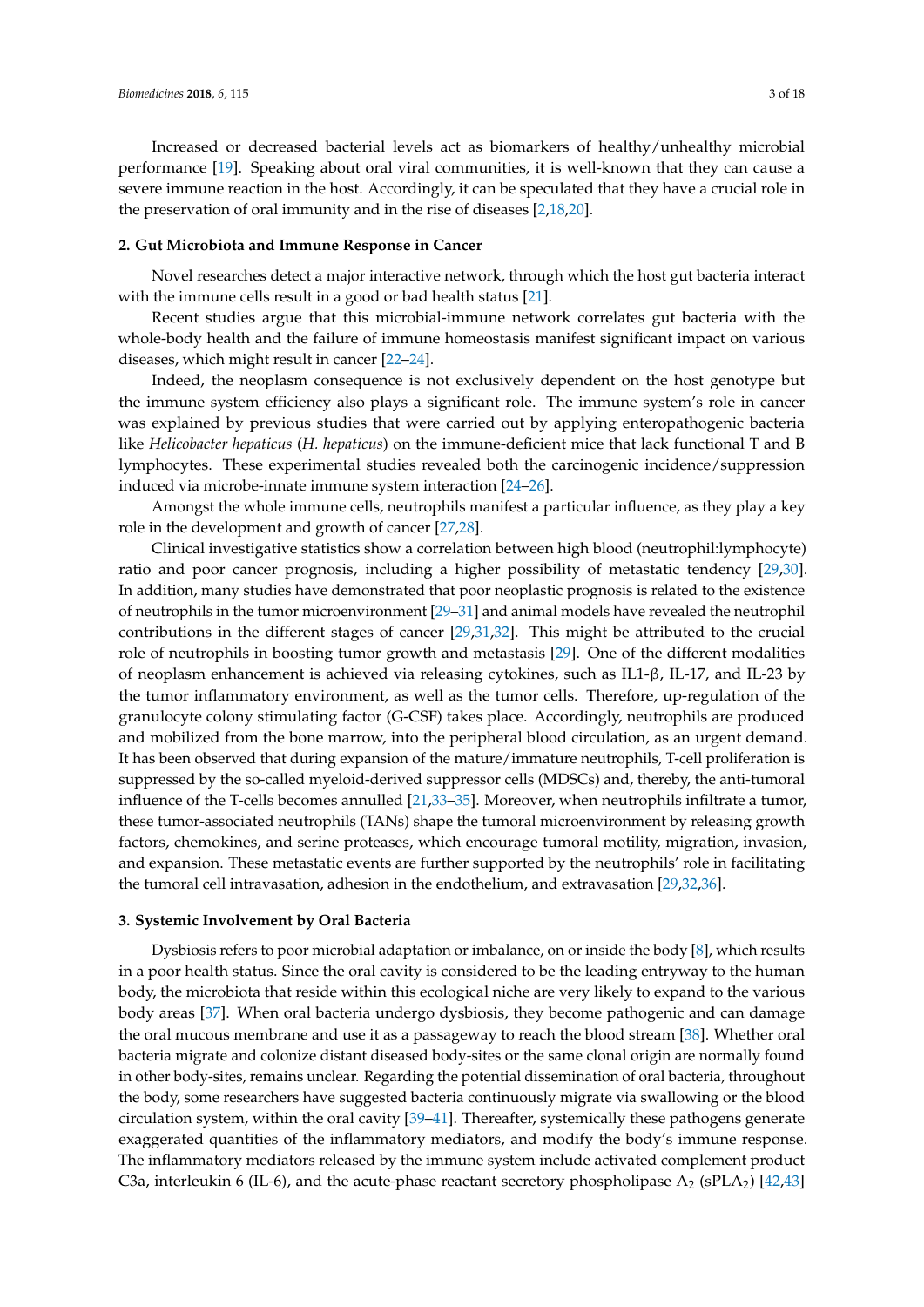Consequently, this process can promote certain systemic diseases [\[44\]](#page-12-9), including cardiovascular diseases, diabetes, metabolic syndrome [\[5\]](#page-10-4), and organ abscesses at distant sites [\[38,](#page-12-4)[45\]](#page-12-10).

Along these lines, recent studies have supposed a correlation, via bacterial dissemination, between oral dysbiosis and a risk of both pancreatic cancer (PC) and liver disease.

# *3.1. Pancreatic Cancer (PC)*

PC is a major fatal malignant disease that occupies the fourth ranking [\[46\]](#page-12-11) among cancer-associated mortalities, worldwide [\[46\]](#page-12-11). The disease's high fatality is attributed to difficulties associated with early diagnosis and shortages in efficient therapy, stemming from drug resistant neoplasms. In addition, PC has the propensity to vigorously spread and metastasize to regional lymph nodes and distant organs. Each of these factors limit the five-year survival rate to less than 5% [\[46\]](#page-12-11).

Many well-known risk factors contribute to PC—alcohol consumption, chronic pancreatitis, genetic mutations, environmental hazards, and cigarette smoking. Cigarette smoking serves as the major cause for pancreatic adenocarcinoma—approximately 25% cases are attributed to cigarette smoking. Increased risk of PC also relates to long-term type 2 diabetes mellitus present for more than 10 years. Furthermore, recent onset of diabetes might be an initial indicator of PC. Many previous studies have reported associations between increased PC-risk and increased body mass index (BMI) [\[47\]](#page-12-12). Other studies state that persons with cirrhosis appear to be at higher risk of PC [\[48\]](#page-12-13).

#### 3.1.1. Pathophysiology of PC

Chronic pancreatitis, an inflammatory disease that precedes PC, is characterized by progressive fibrotic destruction of the pancreatic secretory parenchyma. Regardless of the disease's diverse risk factors, pathogenic processes commonly include inflammation, pancreatic duct obstruction or necrosis/apoptosis. These cumulative processes subsequently distort pancreatic lobular morphology, modify the islet arrangement, and deform pancreatic ducts. These irreversible structural alterations impair both endocrine and exocrine pancreatic functions, and ultimately, result in neoplasm. Generally, disease prevalence largely reflects culture and geography [\[49\]](#page-12-14).

# 3.1.2. Association between PC and Oral Dysbiosis

Oral environmental balance plays a crucial role in oral health, and when oral dysbiosis occurs, dental diseases can result, such as dental caries and periodontal disease.

Many recent epidemiological investigations have identified an increased PC-risk in association with poor oral health conditions [\[50](#page-12-15)[–54\]](#page-12-16). Since oral health status is strictly affected by the oral microbial equilibrium and activities, researchers have hypothesized that this association between PC-risk and oral health conditions might stem from the oral bacterial status [\[55,](#page-13-0)[56\]](#page-13-1). In support of this hypothesis, a previous study has demonstrated the presence of elevated levels of blood serum antibodies for select oral pathogens—namely, *Porphyromonas gingivalis*—that were accompanied with a two-fold higher risk of PC [\[56,](#page-13-1)[57\]](#page-13-2).

To address this concern, direct assessment of oral bacterial samples was carried out using high-throughput genomic sequencing. Results revealed that specific gram negative oral bacteria are associated with a three-fold increased risk of PC. The study also identified these bacteria in the human pancreatic duct. Similarly, recent cohort studies have reported that individuals with greater circulating antibodies, for multiple oral bacteria, are at greater risk of PC [\[57\]](#page-13-2). In a 2013 study conducted by Michaud et al., the levels of ATTC 53978 antibodies against *P. gingivalis* were found to be higher in the four hundred and five patients with PC, as compared to the healthy volunteers [\[58\]](#page-13-3).

Although direct correlation between PC and oral bacteria has not yet been established, a patient with a history of periodontal disease associated with circulating antibodies, against specific oral pathogenic bacteria, was shown to be accompanied by an increased risk of PC. *P. gingivalis* and *Aggregatibacter actinomycetemcomitans* are well-known keystone oral pathogens that initiate periodontal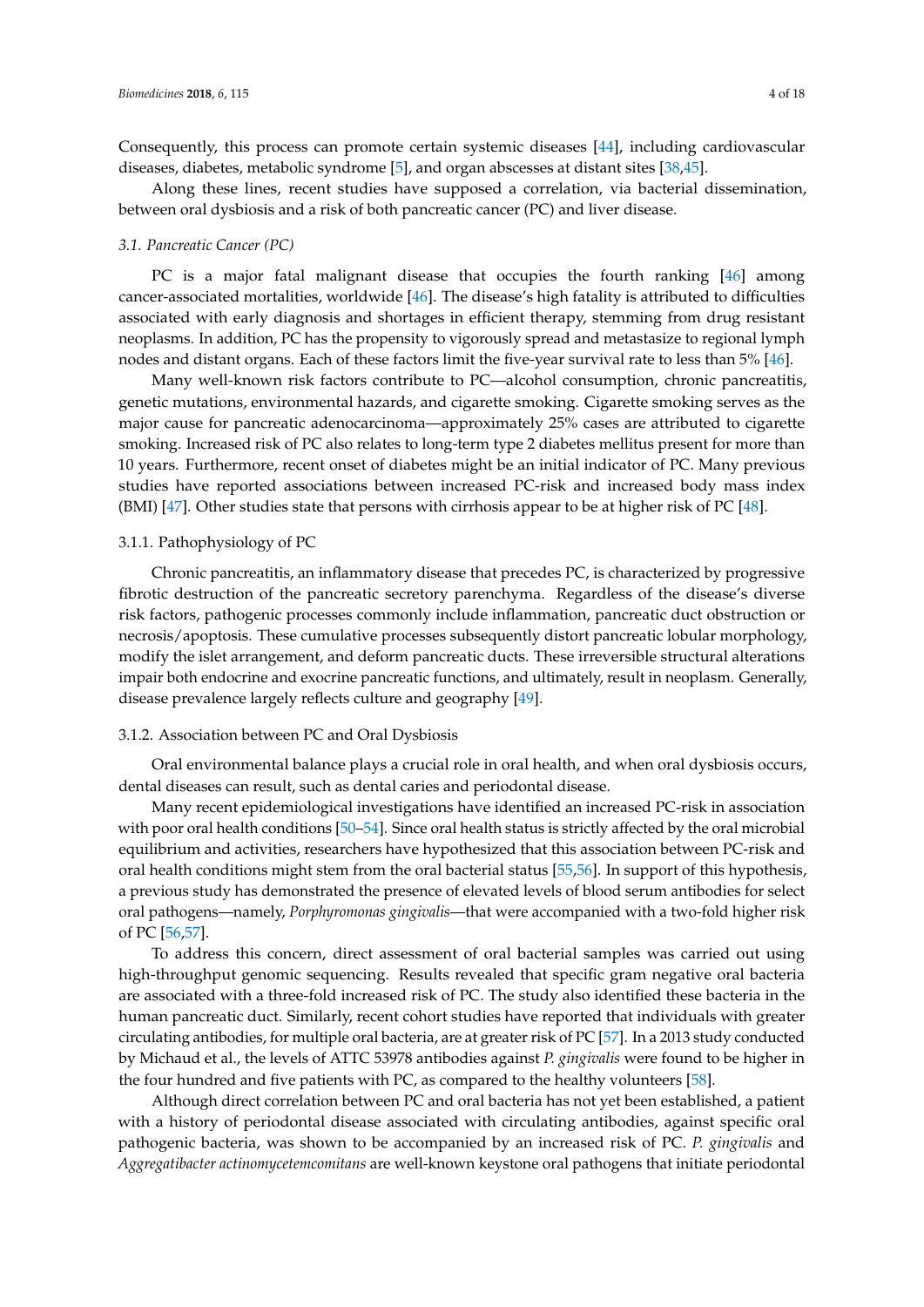diseases and a subsequent tooth loss [\[59](#page-13-4)[–61\]](#page-13-5). Some studies have argued that this condition is accompanied by an increased risk of PC [\[50–](#page-12-15)[54\]](#page-12-16).

PC-risk increases with the carriage of the periodontal pathogens *P. gingivalis* and *A. actinomycetemcomitans*. Previous research has found that *P. gingivalis* can invade the host immune system and disrupt signaling pathways, via cytokine and receptor degradation [\[62\]](#page-13-6). Furthermore, researchers have recently demonstrated that both *P. gingivalis* and *A. actinomycetemcomitans* are capable of initiating Toll-like receptor (TLR) signaling pathways, and that TLR activation is a crucial promoter of PC in animal models [\[57](#page-13-2)[,62\]](#page-13-6).

One previous study conducted by Barton et al. demonstrated that PC patients are mostly affected by a specific mutation in the cell cycle controller p53 that is related to the loss of an arginine [\[63\]](#page-13-7).

A possible explanation comes from a recent study that showed how the bacterial peptidyl arginine deaminase (PAD) enzyme can be responsible for this mutation, when present in PC patients. *Porphyromonas gingivalis, Prevotella intermedia, Tannerella forsythia, and Treponema denticola* have been shown to hold the PAD enzyme; its activity can be linked to the modification of the Pro allele p53Arg72-Pro that is considered to be a risk factor in PCPC cases [\[64](#page-13-8)[,65\]](#page-13-9).

On the other hand, greater multitudes of the *Fusobacterium* and its genus *Leptotrichia* are associated with a lower risk of PC. However, the other *Fusobacteria* genus (*Alloprevotella*) might be accompanied by PC-risk [\[62\]](#page-13-6). As an opportunistic pathogen, Leptotrichia is responsible for many infectious diseases [\[62](#page-13-6)[,66](#page-13-10)[,67\]](#page-13-11), including periodontitis, osteomyelitis, bacteremia, pneumonia, lung abscess, and endocarditis. These bacteria elicit an immune response that results in elevated levels of serum antibodies for this bacterial type [\[66\]](#page-13-10). Some have suggested that protection against PC is associated with the immune response elicited by these bacteria [\[62\]](#page-13-6).

<span id="page-4-0"></span>The abundance of various oral bacteria and their relation to PC-risk is summarized in Table [1.](#page-4-0)

| <b>Bacteria</b>          | <b>Pancreatic Cancer Risk</b> |
|--------------------------|-------------------------------|
| P. gingivalis            | Increased risk                |
| A. actinomycetemcomitans | Increased risk                |
| Tannerella forsythia     | Not associated                |
| Prevotella intermedia    | Not associated                |
| Fusobacteria             |                               |
| Genus Leptotrichia       | Decreased risk                |
| Genus Alloprevotella     | Increased risk                |

**Table 1.** Common oral bacteria and their associated pancreatic cancer risk.

# 3.1.3. Presence of Oral Bacteria within the Pancreas

 $\overline{\phantom{a}}$ 

An investigative study for patients with calcific pancreatitis was conducted by Swidsinski et al. [\[68\]](#page-13-12), using fluorescence in situ hybridization. They revealed the presence of dense multispecies bacterial biofilm comprised of different types of oral bacteria, in the pancreatic duct. These bacterial species were also found in the brains of Alzheimer's patients [\[69\]](#page-13-13), distal esophageal tissue [\[70\]](#page-13-14), atherosclerotic plaques [\[71,](#page-13-15)[72\]](#page-13-16), and the feto-placental unit [\[73\]](#page-13-17). Whether oral bacteria migrate and colonize distant diseased body sites or the same clonal origin are normally found in other body sites, remains unclear. Regarding the potential dissemination of oral bacteria throughout the body, some researchers have suggested bacteria continuously migrate, via swallowing, or the blood circulation system within the oral cavity [\[39](#page-12-5)[–41\]](#page-12-6).

Further investigative study is required to clearly identify this correlation and clarify the immune system's role in PC.

## *3.2. Liver Cirrhosis*

Liver cirrhosis is the histological transformation of hepatic tissue developed by the regenerative nodular tissue formation. This nodular tissue becomes surrounded by fibrous bands, as a result of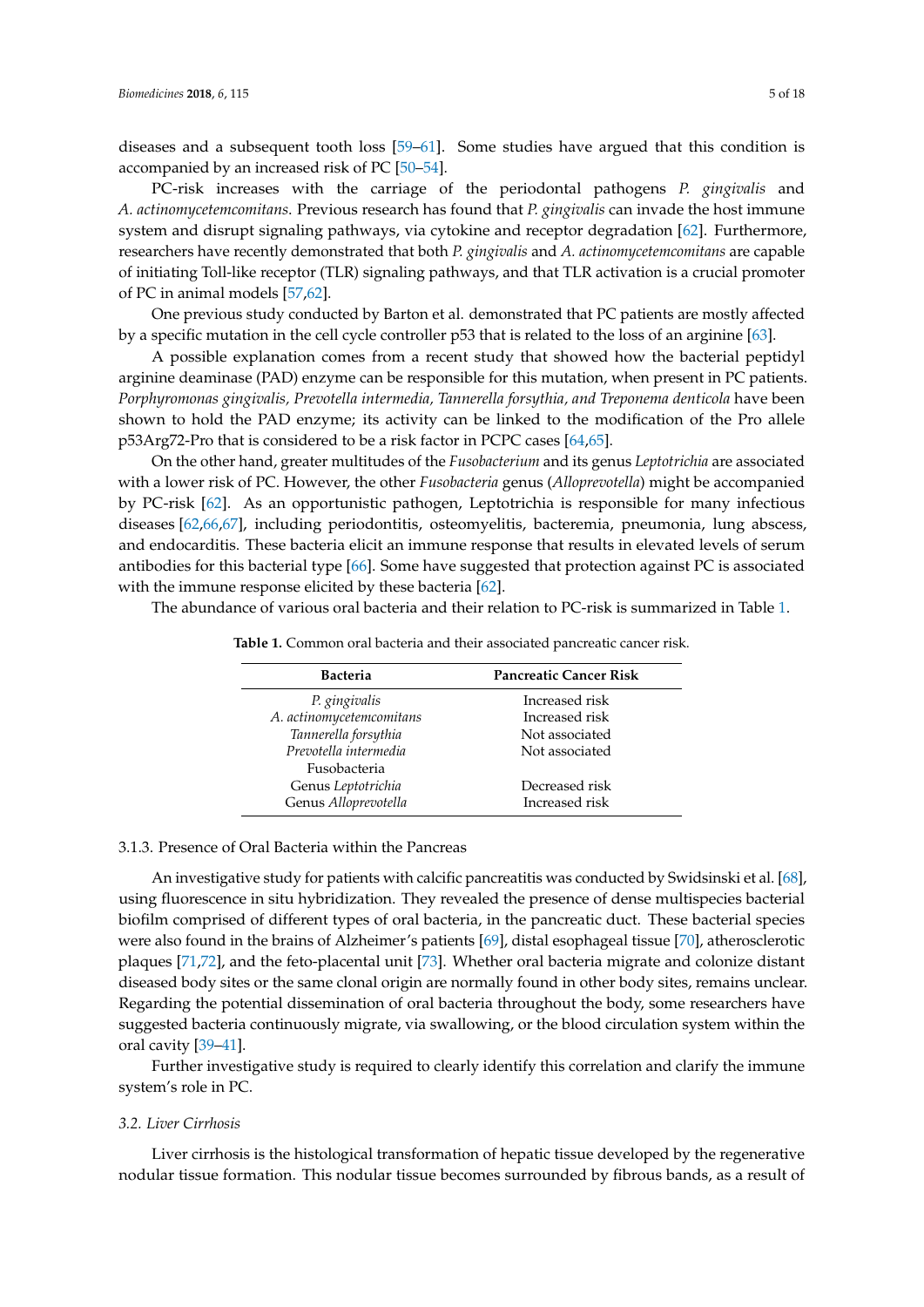the chronic hepatic injury that lasts for several years or decades and, consequently, causes portal hypertension and end-stage liver disease [\[74](#page-13-18)[,75\]](#page-13-19). It is one of the most widespread health conditions related to morbidity and resulting in mortality [\[74\]](#page-13-18).

Several diverse etiological factors contribute to liver cirrhosis. The most predominant include viral hepatitis, alcoholic liver disease (ALD), and nonalcoholic fatty liver disease/nonalcoholic steatohepatitis (NAFLD/NASH) [\[76,](#page-14-0)[77\]](#page-14-1). Recent studies have presented some evidence of a possible relationship between liver diseases and dysbiosis of oral microbiota [\[78–](#page-14-2)[85\]](#page-14-3).

#### 3.2.1. Pathophysiology of Liver Cirrhosis

Regardless of etiologic factors, liver pathosis is primarily triggered by inflammation that produces disease-specific inflammatory mediators and causes hepatocellular changes.

Liver cirrhotic transformation results when the upregulation of these mediators excites hepatocytes, hepatic stellate cells (HSCs), Kupffer cells, cholangiocytes, and hepatic T cells, and trigger the production of inflammatory molecules, like TNF, TGF-β1, and IL-6. Once the HSCs are stimulated by these inflammatory mediators, they begin to produce myofibroblasts, which in turn develop collagen and result in fibrosis and cirrhosis, over time [\[86](#page-14-4)[,87\]](#page-14-5).

# 3.2.2. Association between Liver Disease and Oral Dysbiosis

While the correlation between liver and periodontal diseases has not yet been proven [\[88\]](#page-14-6), clinical cases demonstrate an association between periodontitis and some types of liver pathosis, including cirrhosis, hepatocellular carcinoma, and pre-cirrhotic NAFLD [\[80\]](#page-14-7). Aberg and colleagues presented a relation between the Periodontal disease and chronic liver disease progression, suggesting that oral disease plays a role in cirrhosis [\[81\]](#page-14-8).

Another study conducted by Yoneda et al. reveals that *P. gingivalis* (one of the most common periodontal pathogens) infection was mostly observed in the NAFLD positive patients, rather than the NAFLD negative patients [\[82\]](#page-14-9). In addition, Yoneda et al. demonstrated through an in vivo mice model that the *P. gingivalis* infection was effective in promoting NAFLD progression towards NASH. Moreover, Nagao et al. inspected the correlation within periodontal diseases and liver fibrosis advancement in hepatitis B- and C-related cirrhosis [\[83\]](#page-14-10). In fact, they demonstrated that the *P. gingivalis* fimbrillin A genotype was strongly present in the saliva of patients affected by liver cirrhosis [\[81](#page-14-8)[,84](#page-14-11)[,85\]](#page-14-3).

Their research stated that periodontal diseases might be accompanied by a viral liver disease progression [\[83\]](#page-14-10). After considering various cirrhosis etiologies, periodontitis predominance was reported as higher among alcoholic cirrhosis patients [\[81,](#page-14-8)[84,](#page-14-11)[85\]](#page-14-3).

#### 3.2.3. Mechanism of the Oral Bacteria Dissemination and Liver Affection

An investigative study of oral microbial functionality documented how endotoxin levels as well as their ability to fold with protein, were much higher in cirrhotic patients rather than healthy ones.

This may indicate the oral-gut-liver axis as the main reason of the inflammation cascade activation load in cirrhotic patients [\[79\]](#page-14-12). When intestinal permeability is impaired, the gut could likely act as a hallway between the oral cavity and the liver; bacteria metabolites and inflammation activators could be directly transmitted to the systemic blood circulation [\[88\]](#page-14-6). Bacteria and their products could then access the liver through the portal vein and react with the innate sensors (TLRs and NLRs) of hepatocytes and Kupffer cells, inducing inflammatory mediator release and consequently causing the cirrhosis development [\[89](#page-14-13)[,90\]](#page-14-14). A prospective study conducted by Qin et al., matched fecal bacteria of patients with liver cirrhosis with healthy control participants. The investigation revealed increased levels of *Streptococcus* and *Veillonella* species from the feces of patients affected by cirrhosis [\[91\]](#page-14-15). Accordingly, the authors concluded that oral bacteria likely disseminate within or invade the gut, due to modifications in intestinal pH or bile acid (BA) dysregulation associated with cirrhosis. Moreover, cirrhosis is associated with gastric acid and bile secretion impairment, which facilitates the oral microbes' translocation within the gut. Another study focused on investigating oral bacterial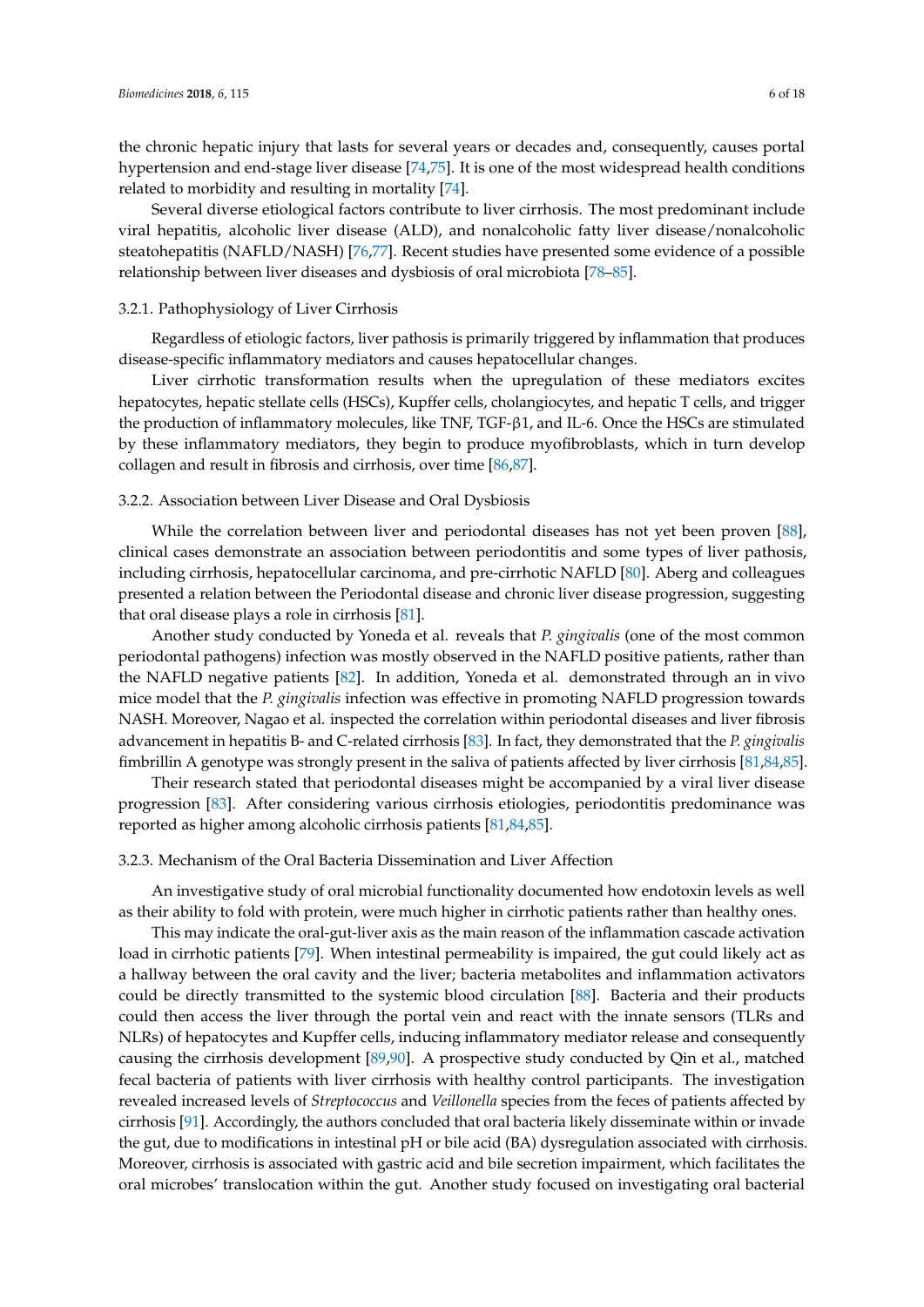extension to the liver, during the administration of omeprazole, a proton pump inhibitor (PPI) that decreases stomach digestive acid secretion. When the gastric pH was raised, bacteria were able to pass without being killed [\[92\]](#page-14-16).

#### **4. Diagnosis of PC and Liver Cirrhosis by Oral Microbiota Status**

There is a well-established, tight relationship between oral and general systemic health conditions [\[93\]](#page-14-17). Some studies posit that oral microbial dysbiosis may act as an indicator of the disturbed health conditions [\[94,](#page-14-18)[95\]](#page-14-19), and microbial alteration has been shown to accompany the increased PC risk, chronic inflammatory liver diseases, and hepatocellular carcinoma [\[96\]](#page-14-20) The role of the microbiota may be of help in diagnosis, prognosis, and therapy, and clinical investigations are increasingly rely on oral microbial analysis, also, for systemic disease diagnosis [\[93\]](#page-14-17). Oral microbiome investigation is most commonly based on the 16S ribosomal RNA (rRNA) gene sequencing. Tongue coat investigations have revealed noticeably higher levels of *Oribacterium* and *Fusobacterium*, in liver cirrhotic patients, compared to healthy controls [\[96,](#page-14-20)[97\]](#page-14-21). While salivary investigative studies have shown increased *Enterobacteriaceae* and *Enterococcacea* in cirrhotic patients [\[98\]](#page-14-22). Examinations of mouth wash samples have demonstrated that an increased abundance of *P. gingivalis* and *A. actinomycetemcomitans*, associated with a decreased relative abundance of Fusobacterium and its genus *Leptotrichia*, were subsequently related to an increased PC-risk [\[62\]](#page-13-6). These findings might provide prospective non-invasive diagnostic biomarkers in cirrhotic and pancreatic diseased patients [\[96\]](#page-14-20).

## **5. Treatment Efforts**

# *5.1. Engineering and Harnessing the Microbiome*

Microbiome-based therapeutics, prepared to ameliorate human health by altering the associated microbial communities, could utilize modulatory, additive, or subtractive techniques. Modulatory therapies encompass modifying the activity or composition of the endogenous microbiota, by administering prebiotics or nonliving agents [\[99\]](#page-15-0). Additive therapies supply the microbiota with engineered or natural microorganisms [\[100](#page-15-1)[–103\]](#page-15-2), given either, individually, or as groups of strains. Subtractive therapies aim at altering the host interactions by removing certain microbiome members. In the not so-distant future, both subtractive and additive means might be utilized, jointly, to attain a larger effectiveness on the microbiome [\[104\]](#page-15-3).

#### 5.1.1. Additive Approaches

Considerable health advantages have been accredited to natural, human-associated microbes. *Lactobacillus* spp., *E. coli*, and *Bifidobacterium* spp. have the prospect to cure a diversity of illness [\[105](#page-15-4)[–108\]](#page-15-5) which, indeed, can be found in over the-counter probiotics [\[104\]](#page-15-3).

#### Probiotics Therapy

Probiotics can be defined as living microorganisms that provide health-beneficial roles, when properly administered to the host [\[109\]](#page-15-6). These bacteria primarily fall within the lactic acid bacteria [LAB] category, such as *Lactobacillus* spp. and *Bifidobacterium* spp. [\[110\]](#page-15-7). They are generally ingested with fermented foods or administered as dietary supplements. Several researchers have provided evidence that among gut microbiota, probiotics play a prospective role in preventing cancer development at all stages.

Interestingly, the pancreas does not host a particular microbiome; nevertheless, it is extensively influenced by gut dysbiosis. As mentioned above, bacterial endotoxins and antigens pass through the portal blood and stimulate pancreatic macrophages, to release inflammatory cytokines, like interleukins and tumor necrosis factors in necrotic pancreatic tissues. Inflammatory cytokines are one of the principle causes of chronic pancreatitis and subsequent pancreatic carcinogenesis. As a result, commensal microbiota, such as probiotics, have been increasingly utilized for both PC-prevention and treatment.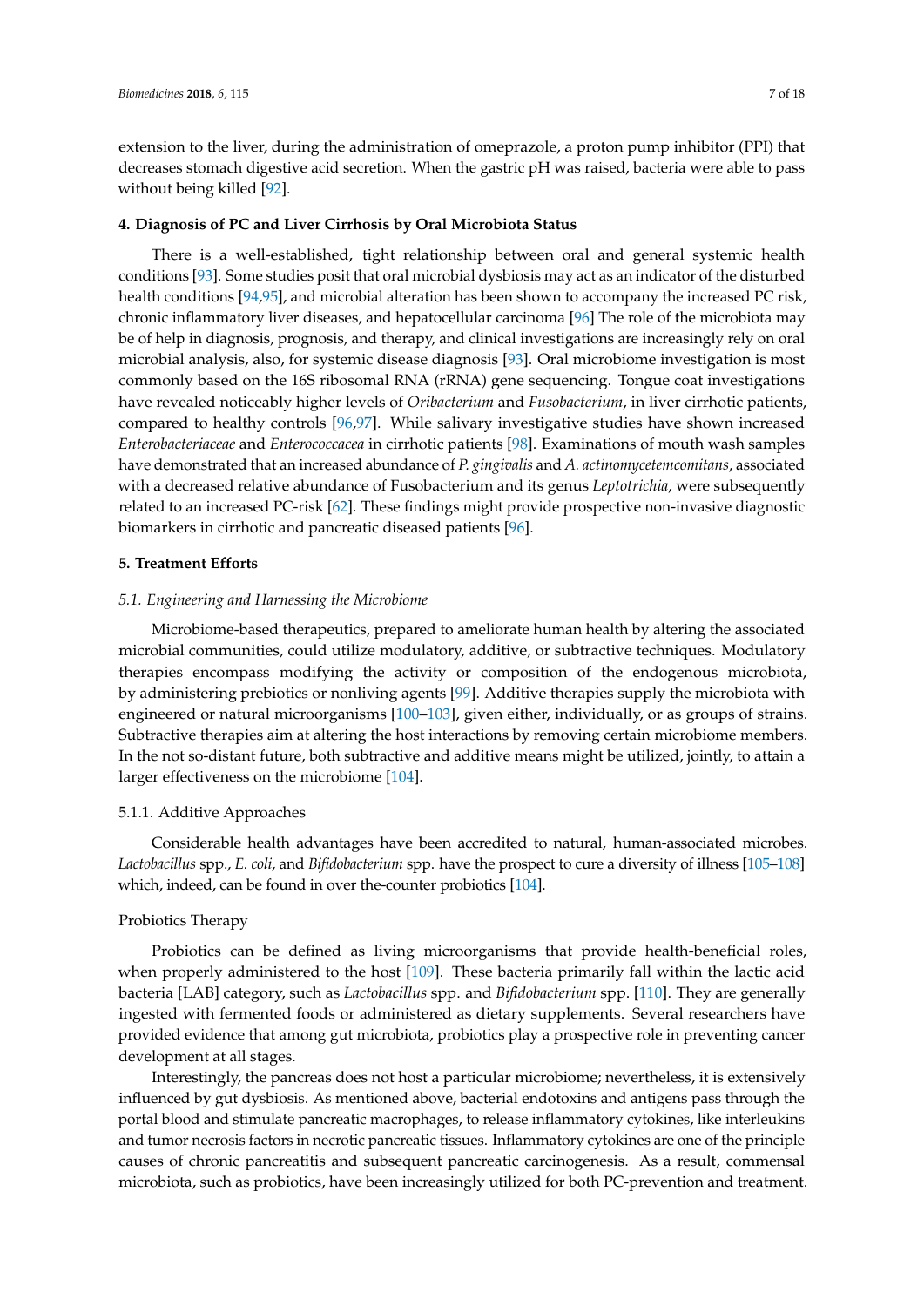Scientific studies have demonstrated that gut microflora roles are positively-affected by probiotics,

which are therapeutically influenced via the immune system stimulation and modulation of the indigenous intestinal microflora composition and metabolic activity. This impact in turn prevents bacterial overgrowth and inhibits pathogen colonization [\[111\]](#page-15-8). Other studies have proposed strong evidence that not only supports the preventive roles of probiotics—including LAB—but also confirms their implicit ability to bind or metabolize the mutagenic carcinogens [\[112](#page-15-9)[,113\]](#page-15-10).

Other investigative studies have revealed one probiotic's ability to alleviate fungal mycotoxins and toxic heavy metals, which may act as potential pancreatic oncogenic factors [\[114–](#page-15-11)[117\]](#page-15-12). These investigations were performed by involving *Propionibacterium*, a well-known dairy probiotic. Thus, PC risk could potentially be lowered by decreasing the bioavailability of these neoplastic components [\[118\]](#page-15-13).

Evidence demonstrates probiotics' influences on the innate microbiome in non-cirrhotic patients [\[119\]](#page-15-14); nevertheless, further investigation is required to determine an influence of probiotics among cirrhotic patients.

A randomized controlled trial (RCT) demonstrated that when volunteers received a dose of *Lactobacillus rhamnosus* GG (LGG), twice a day, via oral administration for an eight weeks total, the level of Enterobacteriaceae was noticeably reduced while, on the opposite, the autochthonous *Clostridiales incertae sedis* XIV and *Lachnospiraceae* were increased in the feces [\[120\]](#page-16-0). These evidences were ascribed as a loss of dysbiosis; in fact, after eight weeks of LGG administration, the level of endotoxin and inflammation markers (such as TNF- $\alpha$ ) was reduced [\[120\]](#page-16-0). These findings led to the consideration of the hypothesis of probiotics being promising candidates for endotoxemia treatments.

Probiotics also affect the heterocyclic aromatic amines (HCA), which, once exposed to high temperature, become converted to active derivatives that induce tumorigenic mutations. This process primarily relates to the ingestion of meat stewed at high temperatures. Related studies concluded that binding or disintegration of HCA, by probiotics, may be one principle mechanism for eliminating these oncogenic factors from the body [\[118\]](#page-15-13).

# Engineered Microbes Therapy

The recombinant expression of therapeutic biomolecules, from engineered microbes, perhaps raise these benefits and assist in the alleviation of inflammation, inhibit infection, and cure metabolic disorders. Bacteria may develop to deliver drugs at the location of the illness, boosting bioavailability and minimizing drug inactivation. Moreover, the aforementioned bacteria may be equipped with sensors which reveal disease biomarkers and trigger on-demand drug release. Completely independent, "smart" cell-based therapeutics, aimed at restoring the health of a human host have not yet been developed, clinically, but the essential technologies are accessible. The main defiance in creating microbiota-based therapeutics is the pinpointing and customization of bacterial communities to treat complex human illnesses, in spite of the variety of human-associated microbiota [\[104\]](#page-15-3).

One implementation of engineered bacteria is to treat bacterial and viral infections. The normal flora existing in healthy people is able to withstand host colonization by pathogens, and cellular engineering can increase such withstanding [\[104\]](#page-15-3).

Hyperammonemia is a further metabolic provision, for which engineering the microbiota might be established effectively. In the gut, bacterial ureases convert urea made by the liver to ammonia (NH3) and carbon dioxide (CO2). Hyperammonemia take place when excessive ammonia assembles systemically and give rise to neurotoxicity and encephalopathy, in the liver-diseased individuals. In mouse models, reconstituting the microbiota modified the community-wide urea metabolism [\[121\]](#page-16-1). After depletion of the endogenous microbiota and transplantation of a defined microbial community that manifest low urease activity, it was shown that the urease levels remained stable for months [\[121\]](#page-16-1). The redefined microbiota enhanced survival and decreased cognitive defects linked with hyperammonemia, in a hepatic injury model. Consequently, modifying an existing microbial community may protect against, in opposition to metabolic diseases. Moreover, microbes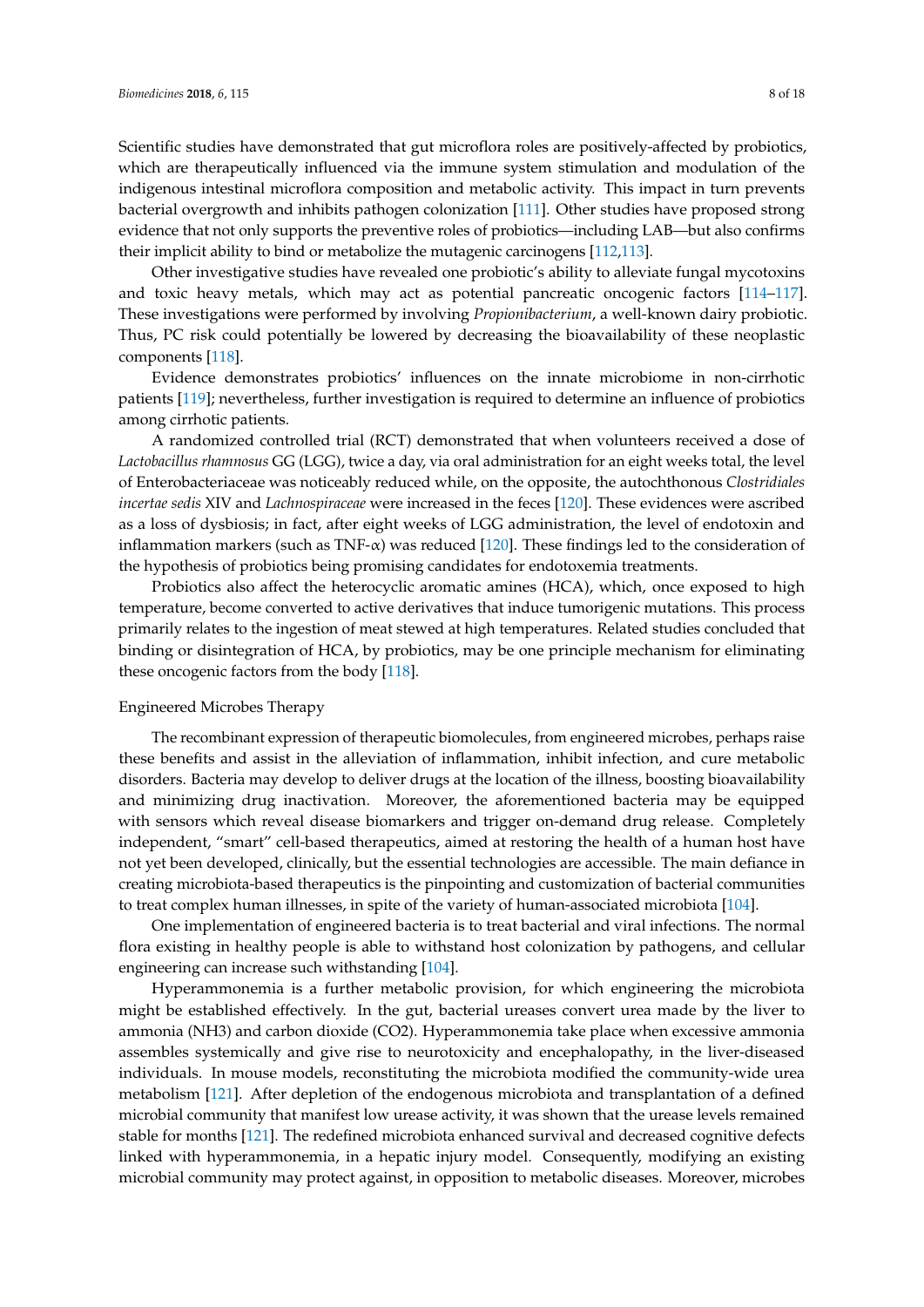have been genetically-engineered to degrade ammonia and are shown to decrease the levels of systemic ammonia, while being fed to mice, like those therapies that are presently being developed by firms, for clinical attempts [\[122,](#page-16-2)[123\]](#page-16-3). Other uses of normal flora cellular engineering are summarized in Table [2.](#page-8-0)

<span id="page-8-0"></span>

| <b>Genetically Modified Bacteria</b> | Role                                                                                                                                                                                                                                                                            | In Vivo Model  |
|--------------------------------------|---------------------------------------------------------------------------------------------------------------------------------------------------------------------------------------------------------------------------------------------------------------------------------|----------------|
| Probiotic E. coli nissle             | Prophylaxis: inhibition of Vibrio cholera virulence.                                                                                                                                                                                                                            | Mouse          |
| Lactobacillus jensenii               | Prevent transmission of chimeric simian/human<br>immunodeficiency virus (SHIV).                                                                                                                                                                                                 | Rhesus macaque |
| Lactococcus lactis                   | Suppress pro-inflammatory cytokine secretion: by secretion of<br>recombinant interleukin-10 (IL-10).<br>Treatment of autoimmune diabetes: by further modification of this<br>IL-10 secreting L. lactis to produce auto-antigen proinsulin or<br>glutamic acid decarboxylase-65. | Mouse          |
| Lactococcus lactis                   | Treatment of oral mucositis: by secretion of trefoil factor-1.                                                                                                                                                                                                                  | Hamster        |
| Probiotic E. coli                    | Reduction of obesity: via synthesizing anorexigenic<br>lipids precursors.                                                                                                                                                                                                       | Mouse          |
| Lactobacillus gasseri                | As glucagon-like peptide (GLP-1) delivery vehicle: to induce<br>conversion of intestinal epithelial cells into insulin-producing cells.                                                                                                                                         | Rat            |

**Table 2.** Genetically-engineered normal bacterial flora and their possible therapeutic applications.

# 5.1.2. Subtractive Approaches

Subtractive therapies attempt to remove harmful members of the microbiome, utilizing approaches like antibiotics, chemicals, peptides, and bacteriophages [\[104\]](#page-15-3).

#### Antibiotic Therapy

Antibiotics, a key example of the subtractive therapies that show effectiveness on the human microbiome. Antibiotic rifaximin's influence on the microbiome has been deeply detailed. In fact, a recent study demonstrated that an eight weeks oral administration (twice/day) of 550 mg rifaximin, in patients affected by cirrhosis, caused a reduction in the microbiota community shift, settlement, and metabolism [\[124,](#page-16-4)[125\]](#page-16-5). Several scientific studies have suggested rifaximin's ability to modify microbiota and, thereby, reducing inflammation, as its administration has been documented to improve life quality in cirrhotic patients [\[126](#page-16-6)[,127\]](#page-16-7).

Unfortunately, antibiotics frequently have the unfavorable influence of killing a wide set of microbes outside of the desired target. This can lead to diverse side-effects, like increased susceptibility to pathogenic bacteria, comprising the *Clostridium difficile* [\[104\]](#page-15-3). In the not so distance future, subtractive therapies for the microbiome should be much more specified in therapeutic activity.

#### Phage Therapy

One approach for quite specified subtractive therapies utilizes phages, which, are natural viral parasites-infecting bacteria, frequently killing the bacterial host, in the production of the phage progeny operation. The growing threat of antibiotic-resistant pathogens has rekindled attention in phage therapy [\[127,](#page-16-7)[128\]](#page-16-8), particularly taking into consideration that phages, frequently, particularly attack, exclusively one or a few cell types of bacteria, and, consequently, can be applied as more targeted antimicrobials [\[104\]](#page-15-3).

Alongside using natural phage isolates, phages can be adjusted to hold additional or alternative functions to broaden their uses. Immunoglobulin-like protein domains on the capsids of specific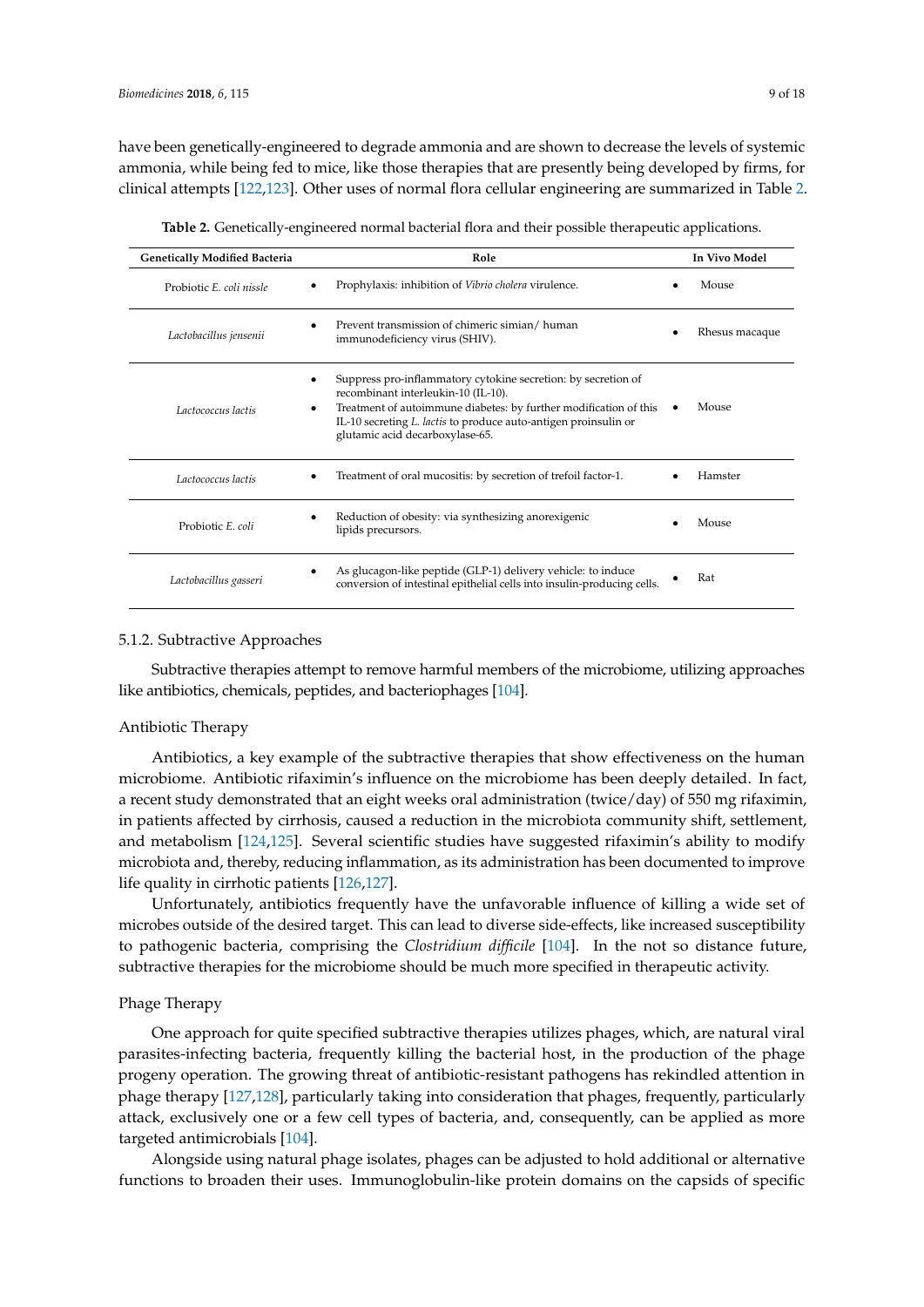phages' exterior, increase the association with mucus [\[129\]](#page-16-9), a mechanism that may possibly be utilized to localize phage to certain parts of the body or to broaden residence time in the gut. Host range might be reprogrammed to change the bacterial targets [\[130\]](#page-16-10) and genes can be introduced to ameliorate the biofilms bacteria killing outcome [\[131\]](#page-16-11). Moreover, phages have been utilized to transport DNA to bacteria that reverses the antibiotic resistance [\[132](#page-16-12)[,133\]](#page-16-13) or to achieve nonspecific [\[134\]](#page-16-14) or sequence-specific [\[135](#page-16-15)[,136\]](#page-16-16) antimicrobial activity to the targeted cells. Recently developed tools like CRISPR-Cas [\[137\]](#page-16-17) genome editing and construction approaches, involving Gibson [\[138\]](#page-16-18) and yeast [\[130\]](#page-16-10) assembly, will expedite the not so-distance future engineering attempts. Phages, as therapeutics for microbiota-associated diseases, act as a hopeful and encouraging field of exploration and utilizing them as tools to modify the microbial communities may enable the systematic probing of the aforementioned populations for innovation and justifiability, in both the health investigation and the microbiome [\[104\]](#page-15-3).

# *5.2. Oral Microbiota Transplant*

It is well-known that periodontitis is closely-related to a dysbiosis of the microbial consortia, driven by environmental changes, such as a protein-rich/neutral-to-weakly alkaline-pH environments [\[7](#page-10-6)[–9\]](#page-10-8).

In periodontitis, certain members of the microbial community can destabilize the host immune response, which might result in the destruction of the periodontal tissues, in susceptible individuals. Conventional therapies for periodontitis aim at controlling the formation and metabolic activities of the supra- and subgingival biofilms [\[139\]](#page-16-19). Oral microbiota transplant (OMT) has been hypothetically proposed by few dental researchers.

Authors suggested an OMT procedure consisting of: (1) Collecting sub- and supra-gingival plaque from a healthy donor (spouse or a partner), (2) performing deep cleaning, root planning, and applying a broad-spectrum antimicrobial agent to the periodontitis patient, and finally (3) Neutralizing the antimicrobial agent, immediately, followed by a rinsing with a microbial suspension, harvested from the healthy donor in the periodontitis patient [\[140\]](#page-17-0).

Despite the scanty scientific and clinical evidence, oral microbiota transplant has held promise as a new therapy for managing periodontitis, as well as caries, and some associated systemic conditions. This is because recent epidemiological investigations have identified an increased PC-risk in association with poor oral health conditions [\[50](#page-12-15)[–54\]](#page-12-16), accompanied by elevated levels of blood serum antibodies for select oral pathogens—namely, *P. gingivalis* [\[56\]](#page-13-1) as well as higher levels of genotype fimbrillin *P. gingivalis*—in the saliva of patients affected by cirrhosis [\[83\]](#page-14-10); OMT however is not exempted by limitations, as safety might not have been secured. The transplanted biofilm should be of a high genetic-stability and should not transmit infection or induce disease. Although this technique is still theoretical, the potential adverse effects concerning those associated with fecal microbiota transplantation (FMT), could be taken into account; these effects may include transmission of infection/pathogen or induction of a chronic disease by potential microbial alteration [\[141\]](#page-17-1).

OMT may represent a cost-effective approach and have the ability to better reach difficult to access high-risk populations. However, clinical recommendations for the use of OMT cannot be provided at this point, on the basis of the current state of knowledge. It is crucial to have a better understanding of the retentiveness of the transplanted oral biofilms, while maintaining the natural balance of the resident oral microbiota, with the host immune responses. The already understood issues include optimal donor selection, sample preparation, vehicles, follow-up timing, and the number of administrations [\[139\]](#page-16-19).

**Author Contributions:** Writing—original draft preparation, H.M.; Writing—review and editing, H.M., A.C., E.M.V.; Visualization, E.M.V., R.P., A.C., M.C., P.G., E.S., C.L., V.R.; Supervision, L.R.

**Funding:** H.M. was supported by Fondazione Novara Sviluppo, Novara, Italy.

**Conflicts of Interest:** The authors declare no conflict of interest.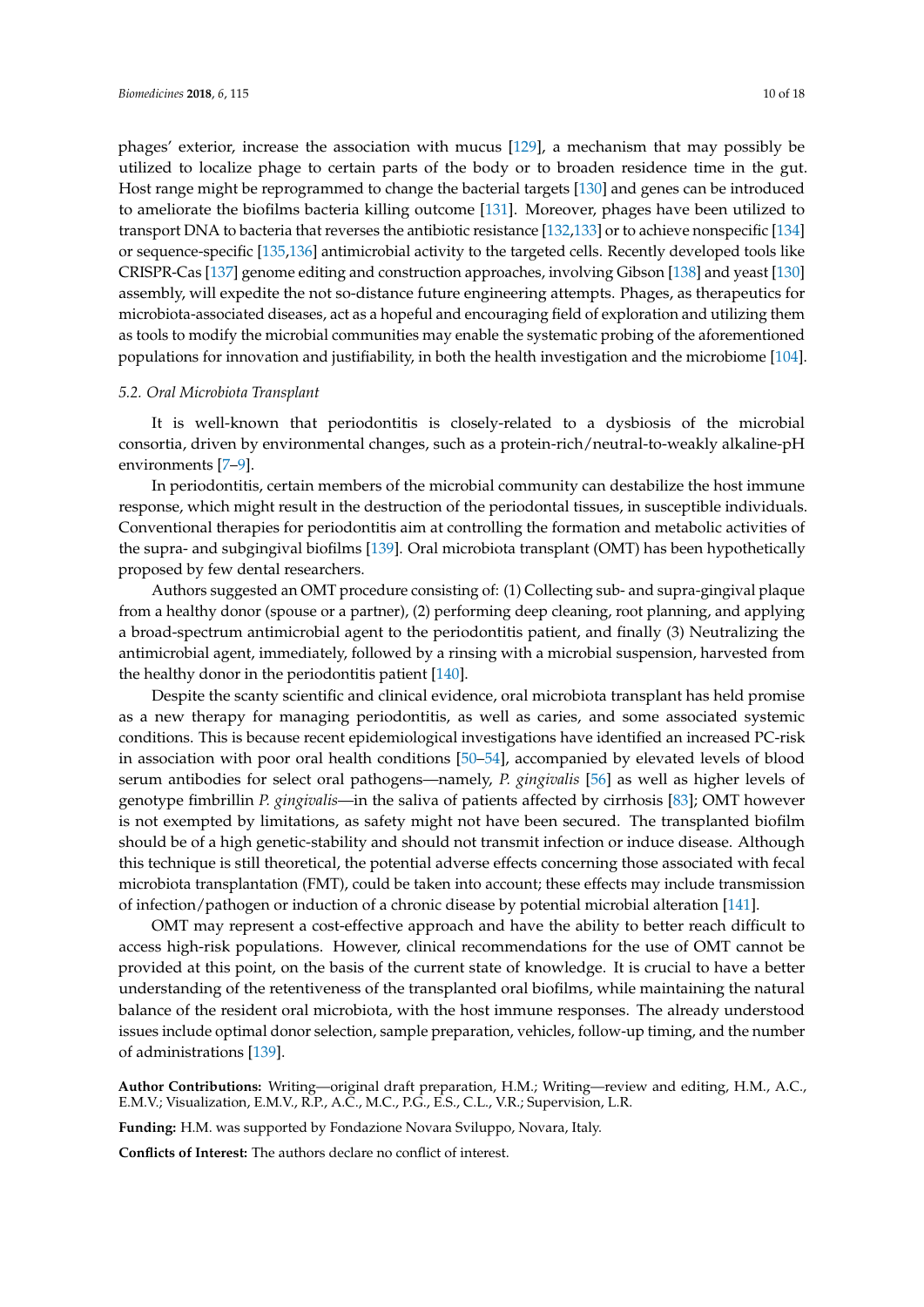# **Abbreviations**

| IgA          | Immunoglobulin A                 |
|--------------|----------------------------------|
| IgG          | Immunoglobulin G                 |
| IgM          | Immunoglobulin M                 |
| PC:          | Pancreatic cancer                |
| <b>BMI</b>   | Body mass index                  |
| CP           | Chronic pancreatitis             |
| <b>TLR</b>   | Toll-like receptor               |
| LAB          | Lactic acid bacteria             |
| <b>HCA</b>   | Heterocyclic aromatic amines     |
| ALD          | Alcoholic liver disease          |
| <b>NAFLD</b> | Nonalcoholic fatty liver disease |
| <b>NASH</b>  | Nonalcoholic steatohepatitis     |
| <b>HSCs</b>  | Hepatic stellate cells           |
| <b>TNF</b>   | Tumor necrosis factor            |
| TGF-B1       | Transforming growth factor B1    |
| Π.           | Interleukin                      |
| NLR          | Nod-like receptor                |
| BA           | Bile acid                        |
| PPI:         | Proton pump inhibitor            |
| rRNA         | Ribosomal ribonucleic acid       |
| <b>RCT</b>   | Randomizede controlled trial     |
| LGG          | Lactobacillus rhamnosus          |
| TNF-a        | Tumor necrosis factor a          |
| <b>OMT</b>   | Oral microbiota transplantation  |
| <b>FMT</b>   | Fecal microbiota transplantation |

# **References**

- <span id="page-10-0"></span>1. Dewhirst, F.E.; Chen, T.; Izard, J.; Paster, B.J.; Tanner, A.C.; Yu, W.H.; Lakshmanan, A.; Wade, W.G. The human oral microbiome. *Int. J. Bacteriol.* **2010**, *192*, 5002–5017. [\[CrossRef\]](http://dx.doi.org/10.1128/JB.00542-10) [\[PubMed\]](http://www.ncbi.nlm.nih.gov/pubmed/20656903)
- <span id="page-10-1"></span>2. Ly, M.; Abeles, S.R.; Boehm, T.K.; Robles-Sikisaka, R.; Naidu, M.; Santiago-Rodriguez, T.; Pride, D.T. Altered oral viral ecology in association with periodontal disease. *MBio* **2014**, *5*, e01133-14. [\[CrossRef\]](http://dx.doi.org/10.1128/mBio.01133-14) [\[PubMed\]](http://www.ncbi.nlm.nih.gov/pubmed/24846382)
- <span id="page-10-2"></span>3. Chen, H.; Jiang, W. Application of high-throughput sequencing in understanding human oral microbiome related with health and disease. *Front. Microbiol.* **2014**, *5*, 508. [\[CrossRef\]](http://dx.doi.org/10.3389/fmicb.2014.00508) [\[PubMed\]](http://www.ncbi.nlm.nih.gov/pubmed/25352835)
- <span id="page-10-3"></span>4. Peters, B.A.; Wu, J.; Hayes, R.B.; Ahn, J. The oral fungal mycobiome: Characteristics and relation to periodontitis in a pilot study. *BMC Microbiol.* **2017**, *17*, 157. [\[CrossRef\]](http://dx.doi.org/10.1186/s12866-017-1064-9) [\[PubMed\]](http://www.ncbi.nlm.nih.gov/pubmed/28701186)
- <span id="page-10-4"></span>5. Patini, R.; Gallenzi, P.; Spagnuolo, G.; Cordaro, M.; Cantiani, M.; Amalfitano, A.; Arcovito, A.; Callà, C.A.M.; Mingrone, G.; Nocca, G. Correlation between metabolic syndrome, periodontitis and reactive oxygen species production: A pilot study. *Open Dent. J.* **2017**, *11*, 621–627. [\[CrossRef\]](http://dx.doi.org/10.2174/1874210601711010621) [\[PubMed\]](http://www.ncbi.nlm.nih.gov/pubmed/29290840)
- <span id="page-10-5"></span>6. Avila, M.; Ojcius, D.M.; Yilmaz, Ö. The oral microbiota: Living with a permanent guest. *DNA Cell Biol.* **2009**, *28*, 405–411. [\[CrossRef\]](http://dx.doi.org/10.1089/dna.2009.0874) [\[PubMed\]](http://www.ncbi.nlm.nih.gov/pubmed/19485767)
- <span id="page-10-6"></span>7. Aas, J.A.; Paster, B.J.; Stokes, L.N.; Olsen, I.; Dewhirst, F.E. Defining the normal bacterial flora of the oral cavity. *Avicenna J. Clin. Microbiol. Infect.* **2005**, *43*, 5721–5732. [\[CrossRef\]](http://dx.doi.org/10.1128/JCM.43.11.5721-5732.2005) [\[PubMed\]](http://www.ncbi.nlm.nih.gov/pubmed/16272510)
- <span id="page-10-7"></span>8. Tamboli, C.P.; Neut, C.; Desreumaux, P.; Colombel, J.F. Dysbiosis in inflammatory bowel disease. *Gut* **2004**, *53*, 1–4. [\[CrossRef\]](http://dx.doi.org/10.1136/gut.53.1.1) [\[PubMed\]](http://www.ncbi.nlm.nih.gov/pubmed/14684564)
- <span id="page-10-8"></span>9. Kigure, T.; Saito, A.; Seida, K.; Yamada, S.; Ishihara, K.; Okuda, K. Distribution of Porphyromonas gingivalis and Treponema denticola in human subgingival plaque at different periodontal pocket depths examined by immunohistochemical methods. *J. Period. Res.* **1995**, *30*, 332–341. [\[CrossRef\]](http://dx.doi.org/10.1111/j.1600-0765.1995.tb01284.x)
- 10. Sbordone, L.; Bortolaia, C. Oral microbial biofilms and plaque-related diseases: Microbial communities and their role in the shift from oral health to disease. *Clin. Oral Investig.* **2003**, *7*, 181–188. [\[CrossRef\]](http://dx.doi.org/10.1007/s00784-003-0236-1) [\[PubMed\]](http://www.ncbi.nlm.nih.gov/pubmed/14598129)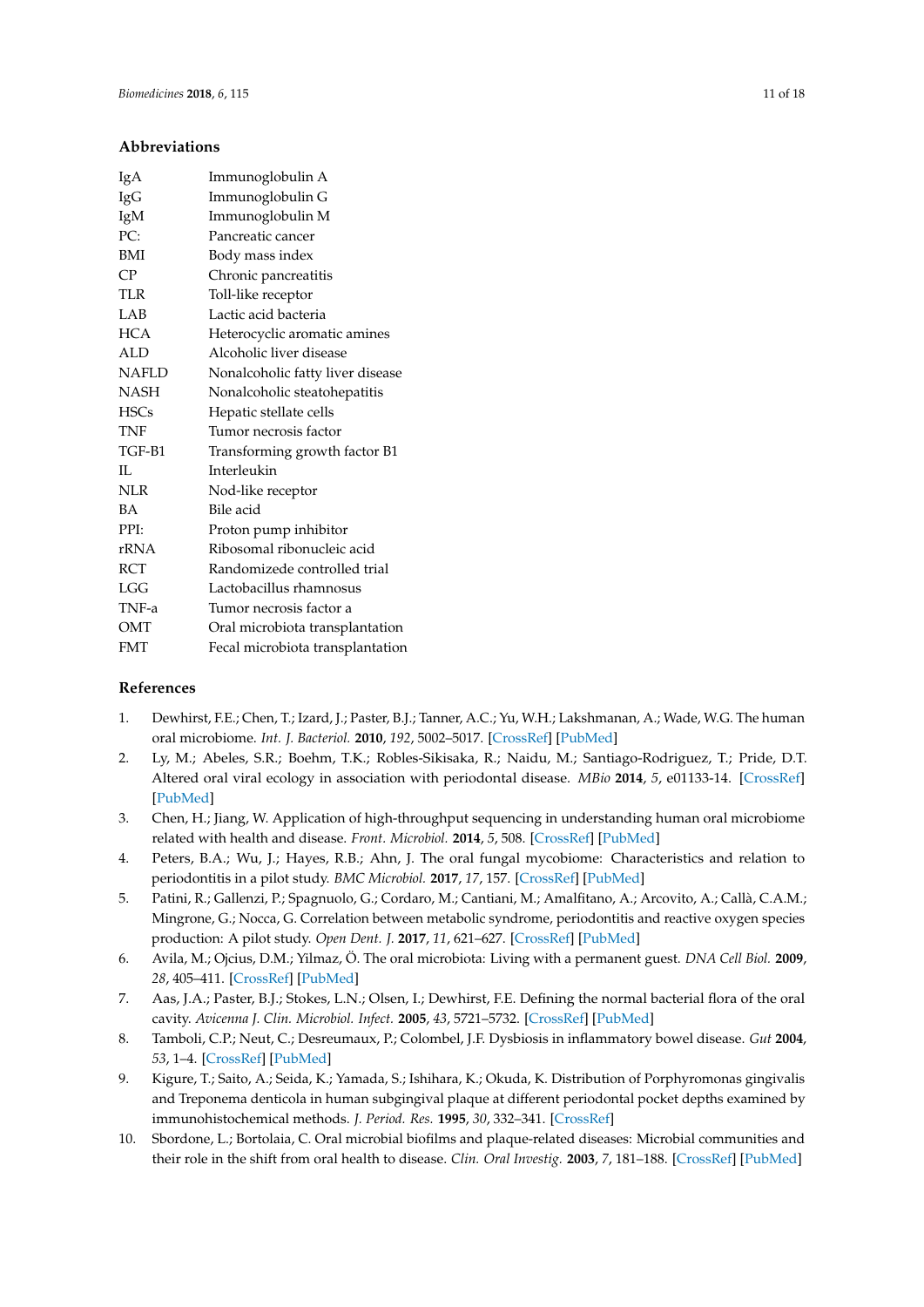- <span id="page-11-3"></span>11. Belkaid, Y.; Harrison, O.J. Homeostatic immunity and the microbiota. *Immunity* **2017**, *46*, 562–576. [\[CrossRef\]](http://dx.doi.org/10.1016/j.immuni.2017.04.008) [\[PubMed\]](http://www.ncbi.nlm.nih.gov/pubmed/28423337)
- <span id="page-11-0"></span>12. Lamont, R.J.; Hajishengallis, G. Polymicrobial synergy and dysbiosis in inflammatory disease. *Trends Mol. Med* **2015**, *21*, 172–183. [\[CrossRef\]](http://dx.doi.org/10.1016/j.molmed.2014.11.004) [\[PubMed\]](http://www.ncbi.nlm.nih.gov/pubmed/25498392)
- <span id="page-11-1"></span>13. Gopalakrishnan, V.; Spencer, C.N.; Nezi, L.; Reuben, A.; Andrews, M.C.; Karpinets, T.V.; Cogdill, A.P.; et al. Gut microbiome modulates response to anti–PD-1 immunotherapy in melanoma patients. *Science* **2018**, *359*, 97–103. [\[CrossRef\]](http://dx.doi.org/10.1126/science.aan4236) [\[PubMed\]](http://www.ncbi.nlm.nih.gov/pubmed/29097493)
- 14. Homann, N.; Tillonen, J.; Meurman, J.H.; Rintamaki, H.; Lindqvist, C.; Rautio, M.; Jousimies-Somer, H.; Salaspuro, M. Increased salivary acetaldehyde levels in heavy drinkers and smokers: A microbiological approach to oral cavity cancer. *Carcinogenesis* **2000**, *21*, 663–668. [\[CrossRef\]](http://dx.doi.org/10.1093/carcin/21.4.663) [\[PubMed\]](http://www.ncbi.nlm.nih.gov/pubmed/10753201)
- <span id="page-11-2"></span>15. Slocum, C.; Kramer, C.; Genco, C.A. Immune dysregulation mediated by the oral microbiome: Potential link to chronic inflammation and atherosclerosis. *Eur. J. Case Rep. Intern. Med.* **2016**, *280*, 114–128. [\[CrossRef\]](http://dx.doi.org/10.1111/joim.12476) [\[PubMed\]](http://www.ncbi.nlm.nih.gov/pubmed/26791914)
- <span id="page-11-4"></span>16. Darveau, R.P. Periodontitis: A polymicrobial disruption of host homeostasis. *Nat. Rev. Microbiol.* **2010**, *8*, 481. [\[CrossRef\]](http://dx.doi.org/10.1038/nrmicro2337)
- <span id="page-11-5"></span>17. Sullivan, M.B.; Waterbury, J.B.; Chisholm, S.W. Cyanophages infecting the oceanic cyanobacterium Prochlorococcus. *Nature* **2003**, *424*, 1047. [\[CrossRef\]](http://dx.doi.org/10.1038/nature01929)
- <span id="page-11-6"></span>18. Abeles, S.R.; Robles-Sikisaka, R.; Ly, M.; Lum, A.G.; Salzman, J.; Boehm, T.K.; Pride, D.T. Human oral viruses are personal, persistent and gender-consistent. *ISME J.* **2014**, *8*, 1753. [\[CrossRef\]](http://dx.doi.org/10.1038/ismej.2014.31)
- <span id="page-11-7"></span>19. Nava, G.M.; Stappenbeck, T.S. Diversity of the autochthonous colonic microbiota. *Gut Microbes* **2011**, *2*, 99–104. [\[CrossRef\]](http://dx.doi.org/10.4161/gmic.2.2.15416)
- <span id="page-11-8"></span>20. Duerkop, B.A.; Hooper, L.V. Resident viruses and their interactions with the immune system. *Nat. Immunol.* **2013**, *14*, 65. [\[CrossRef\]](http://dx.doi.org/10.1038/ni.2614)
- <span id="page-11-9"></span>21. Erdman, S.E.; Poutahidis, T. Gut microbiota modulate host immune cells in cancer development and growth. *Free Radical Biol. Med.* **2017**, *105*, 28–34. [\[CrossRef\]](http://dx.doi.org/10.1016/j.freeradbiomed.2016.11.013) [\[PubMed\]](http://www.ncbi.nlm.nih.gov/pubmed/27840315)
- <span id="page-11-10"></span>22. Blumberg, R.; Powrie, F. Microbiota, disease, and back to health: A metastable journey. *Sci. Transl. Med.* **2012**, *4*, 137rv7. [\[CrossRef\]](http://dx.doi.org/10.1126/scitranslmed.3004184) [\[PubMed\]](http://www.ncbi.nlm.nih.gov/pubmed/22674557)
- 23. Erdman, S.E.; Poutahidis, T. Gut bacteria and cancer. *Biochim. Biophys. Acta (BBA)-Rev. Cancer* **2015**, *1856*, 86–90. [\[CrossRef\]](http://dx.doi.org/10.1016/j.bbcan.2015.05.007)
- <span id="page-11-11"></span>24. Erdman, S.E.; Rao, V.P.; Olipitz, W.; Taylor, C.L.; Jackson, E.A.; Levkovich, T.; Lee, C.W.; Horwitz, B.H.; Fox, J.G.; Ge, Z.; et al. Unifying roles for regulatory T cells and inflammation in cancer. *Int. J. Cancer* **2010**, *126*, 1651–1665. [\[CrossRef\]](http://dx.doi.org/10.1002/ijc.24923) [\[PubMed\]](http://www.ncbi.nlm.nih.gov/pubmed/19795459)
- 25. Erdman, S.E.; Poutahidis, T.; Tomczak, M.; Rogers, A.B.; Cormier, K.; Plank, B.; Horwitz, B.H.; Fox, J.G. CD4+ CD25+ regulatory T lymphocytes inhibit microbially induced colon cancer in Rag2-deficient mice. *Am. J. Pathol.* **2003**, *162*, 691–702. [\[CrossRef\]](http://dx.doi.org/10.1016/S0002-9440(10)63863-1)
- <span id="page-11-12"></span>26. Shankaran, V.; Ikeda, H.; Bruce, A.T.; White, J.M.; Swanson, P.E.; Old, L.J.; Schreiber, R.D. IFNgamma and lymphocytes prevent primary tumour development and shape tumour immunogenicity. *Nature* **2001**, *410*, 1107–1111. [\[CrossRef\]](http://dx.doi.org/10.1038/35074122)
- <span id="page-11-13"></span>27. Poutahidis, T.; Haigis, K.M.; Rao, V.P.; Nambiar, P.R.; Taylor, C.L.; Ge, Z. Rapid reversal of interleukin-6-dependent epithelial invasion in a mouse model of microbially induced colon carcinoma. *Carcinogenesis* **2007**, *28*, 2614–2623. [\[CrossRef\]](http://dx.doi.org/10.1093/carcin/bgm180)
- <span id="page-11-14"></span>28. Erdman, S.E.; Rao, V.P.; Poutahidis, T.; Rogers, A.B.; Taylor, C.L.; Jackson, E.A.; Ge, Z.; Lee, C.W.; Schauer, D.B.; Wogan, G.N.; et al. Nitric oxide and TNF-{alpha} trigger colonic inflammation and carcinogenesis in Helicobacter hepaticus-infected, Rag2-deficient mice. *Proc. Natl. Acad. Sci. USA* **2009**. [\[CrossRef\]](http://dx.doi.org/10.1073/pnas.0812347106)
- <span id="page-11-15"></span>29. Dumitru, C.A.; Lang, S.; Brandau, S. Modulation of neutrophil granulocytes in the tumor microenvironment: Mechanisms and consequences for tumor progression. *Semin. Cancer Biol.* **2013**, *23*, 141–148. [\[CrossRef\]](http://dx.doi.org/10.1016/j.semcancer.2013.02.005)
- <span id="page-11-16"></span>30. Singel, K.L.; Segal, B.H. Neutrophils in the tumor microenvironment: Trying to heal the wound that cannot heal. *Immunol. Rev.* **2016**, *273*, 329–343. [\[CrossRef\]](http://dx.doi.org/10.1111/imr.12459)
- <span id="page-11-17"></span>31. Gregory, A.D.; Houghton, A.M. Tumor-associated neutrophils: New targets for cancer therapy. *Cancer Res.* **2011**, *71*, 2411–2416. [\[CrossRef\]](http://dx.doi.org/10.1158/0008-5472.CAN-10-2583) [\[PubMed\]](http://www.ncbi.nlm.nih.gov/pubmed/21427354)
- <span id="page-11-18"></span>32. Coffelt, S.B.; de Visser KE, W.M. Neutrophils in cancer: Neutral no more. *Nat. Rev. Cancer* **2016**, *16*, 16. [\[CrossRef\]](http://dx.doi.org/10.1038/nrc.2016.52) [\[PubMed\]](http://www.ncbi.nlm.nih.gov/pubmed/27282249)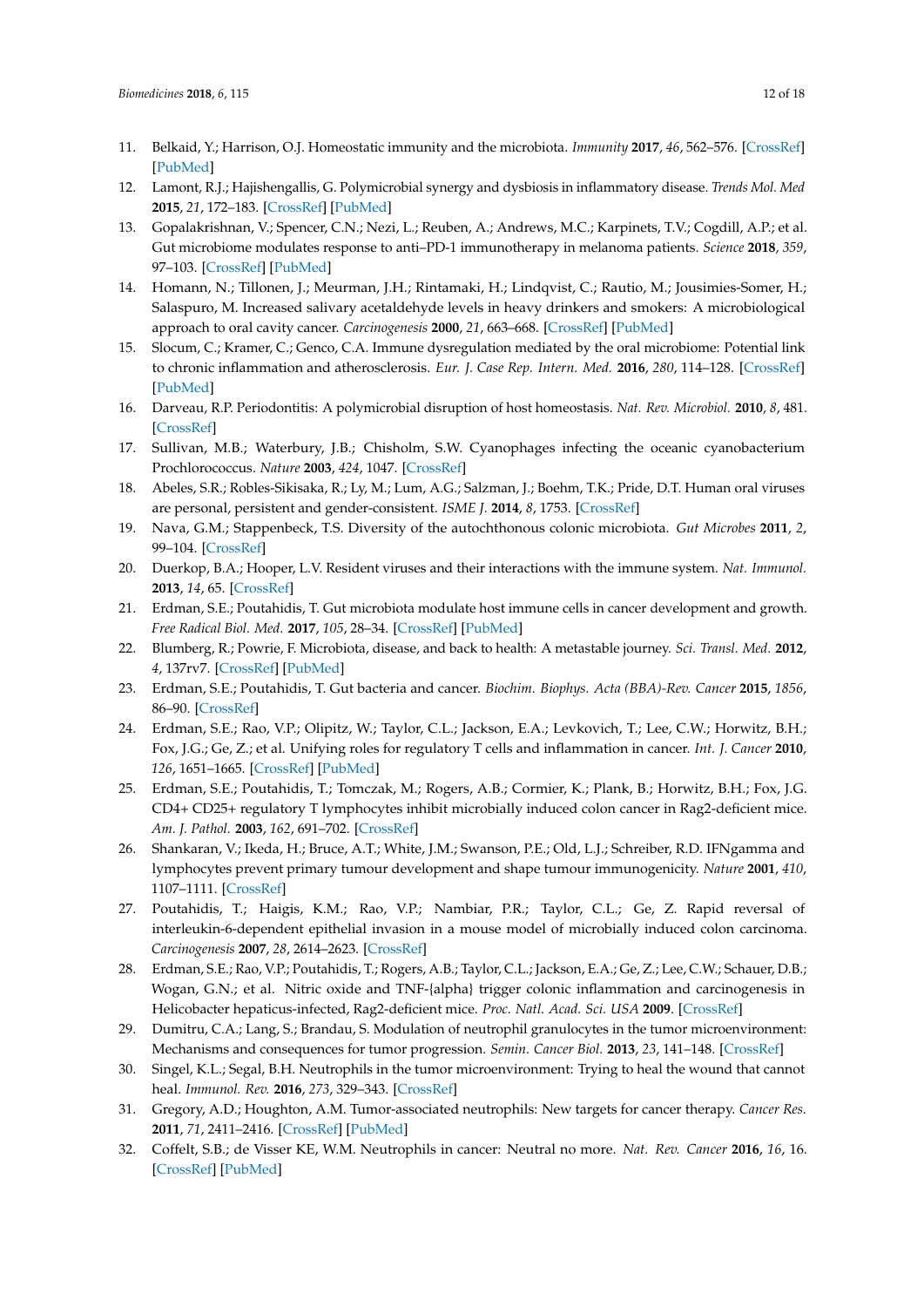- <span id="page-12-0"></span>33. Aarts, C.E.; Kuijpers, T.W. Neutrophils as myeloid-derived suppressor cells. *Eur. J. Clin. Investig.* **2018**, *48*, e12989. [\[CrossRef\]](http://dx.doi.org/10.1111/eci.12989) [\[PubMed\]](http://www.ncbi.nlm.nih.gov/pubmed/29956819)
- 34. Yang, X.D.; Ai, W.; Asfaha, S.; Bhagat, G.; Friedman, R.A.; Jin, G.; Park, H.; Shykind, B.; Diacovo, T.G.; Falus, A.; et al. Histamine deficiency promotes inflammation-associated carcinogenesis through reduced myeloid maturation and accumulation of CD11b(+)Ly6G(+) immature myeloid cells. *Nat. Med.* **2011**, *17*, 87–95. [\[CrossRef\]](http://dx.doi.org/10.1038/nm.2278) [\[PubMed\]](http://www.ncbi.nlm.nih.gov/pubmed/21170045)
- <span id="page-12-1"></span>35. Poutahidis, T.; Cappelle, K.; Levkovich, T.; Lee, C.W.; Doulberis, M.; Ge, Z.; Fox, J.G.; Horwitz, B.H.; Erdman, S.E. Pathogenic intestinal bacteria enhance prostate cancer development via systemic activation of immune cells in mice. *PLoS ONE* **2013**, *8*, e73933. [\[CrossRef\]](http://dx.doi.org/10.1371/journal.pone.0073933) [\[PubMed\]](http://www.ncbi.nlm.nih.gov/pubmed/23991210)
- <span id="page-12-2"></span>36. Treffers, L.W.; Hiemstra, I.H.; Kuijpers, T.W.; van den Berg, T.K.; Matlung, H.L. Neutrophils in cancer. *Immunol. Rev.* **2016**, *273*, 312–328. [\[CrossRef\]](http://dx.doi.org/10.1111/imr.12444) [\[PubMed\]](http://www.ncbi.nlm.nih.gov/pubmed/27558343)
- <span id="page-12-3"></span>37. Kumar, M.; Umashankar, D.N.; Viswanath, D.; Girish, G. Role of the oral microflora in health and disease. *J. Indian Acad. Oral Med. Radiol.* **2013**, *25*, 184–187.
- <span id="page-12-4"></span>38. Patini, R.; Staderini, E.; Lajolo, C.; Lopetuso, L.; Mohammed, H.Y.; Rimondini, L.; Rocchetti, V.; Franceschi, F.; Cordaro, M.; Gallenzi, P. Relationship between oral microbiota and periodontal disease: A systematic review. *Eur. Rev. Med. Pharmacol. Sci.* **2018**, *22*, 5775–5788.
- <span id="page-12-5"></span>39. Crasta, K.; Daly, C.G.; Mitchell, D.; Curtis, B.; Stewart, D.; Heitz-Mayfield, L.J. Bacteraemia due to dental flossing. *J. Clin. Periodontol.* **2009**, *36*, 323–332. [\[CrossRef\]](http://dx.doi.org/10.1111/j.1600-051X.2008.01372.x)
- 40. Lockhart, P.B.; Brennan, M.T.; Sasser, H.C.; Fox, P.C.; Paster, B.J.; Bahrani-Mougeot, F.K. Bacteremia associated with toothbrushing and dental extraction. *Circulation* **2008**, *117*, 3118–3125. [\[CrossRef\]](http://dx.doi.org/10.1161/CIRCULATIONAHA.107.758524)
- <span id="page-12-6"></span>41. Ahn, J.; Chen, C.Y.; Hayes, R.B. Oral microbiome and oral and gastrointestinal cancer risk. *Cancer Causes Control* **2012**, *23*, 399–404. [\[CrossRef\]](http://dx.doi.org/10.1007/s10552-011-9892-7) [\[PubMed\]](http://www.ncbi.nlm.nih.gov/pubmed/22271008)
- <span id="page-12-7"></span>42. Groeneveld, A.J.; Bossink, A.W.; van Mierlo, G.J.; Hack, C.E. Circulating inflammatory mediators in patients with fever: Predicting bloodstream infection. *Clin. Diagn. Lab. Immunol.* **2001**, *8*, 1189–1195. [\[CrossRef\]](http://dx.doi.org/10.1128/CDLI.8.6.1189-1195.2001) [\[PubMed\]](http://www.ncbi.nlm.nih.gov/pubmed/11687462)
- <span id="page-12-8"></span>43. Matarese, G.; Ramaglia, L.; Cicciù, M.; Cordasco, G.; Isola, G. The Effects of Diode Laser Therapy as an Adjunct to Scaling and Root Planing in the Treatment of Aggressive Periodontitis: A 1-Year Randomized Controlled Clinical Trial. *Photomed. Laser Surg.* **2017**, *35*, 702–709. [\[CrossRef\]](http://dx.doi.org/10.1089/pho.2017.4288) [\[PubMed\]](http://www.ncbi.nlm.nih.gov/pubmed/28945145)
- <span id="page-12-9"></span>44. Schnabl, B.; Brenner, D.A. Interactions between the intestinal microbiome and liver diseases. *Gastroenterology* **2014**, *146*, 1513–1524. [\[CrossRef\]](http://dx.doi.org/10.1053/j.gastro.2014.01.020) [\[PubMed\]](http://www.ncbi.nlm.nih.gov/pubmed/24440671)
- <span id="page-12-10"></span>45. Williams, R.C.; Barnett, A.H.; Claffey, N.; Davis, M.; Gadsby, R.; Kellett, M.; Lip, G.Y.; Thackray, S. The potential impact of periodontal disease on general health: A consensus view. *Curr. Med. Res. Opin.* **2008**, *24*, 1635–1643. [\[CrossRef\]](http://dx.doi.org/10.1185/03007990802131215) [\[PubMed\]](http://www.ncbi.nlm.nih.gov/pubmed/18452645)
- <span id="page-12-11"></span>46. Fu, Z.; Cheng, X.; Kuang, J.; Feng, H.; Chen, L.; Liang, J.; Shen, X.; Yuen, S.; Peng, C.; Shen, B.; et al. CQ sensitizes human pancreatic cancer cells to gemcitabine through the lysosomal apoptotic pathway via reactive oxygen species. *OA Mol. Oncol.* **2018**, *12*, 529–544. [\[CrossRef\]](http://dx.doi.org/10.1002/1878-0261.12179)
- <span id="page-12-12"></span>47. Wolfgang, C.L.; Herman, J.M.; Laheru, D.A.; Klein, A.P.; Erdek, M.A.; Fishman, E.K.; Hruban, R.H. Recent progress in pancreatic cancer. *CA Cancer J. Clin.* **2013**, *63*, 318–348. [\[CrossRef\]](http://dx.doi.org/10.3322/caac.21190)
- <span id="page-12-13"></span>48. El-Serag, H.B.; Engels, E.A.; Landgren, O.; Chiao, E.; Henderson, L.; Amaratunge, H.C.; Giordano, T.P. Risk of hepatobiliary and pancreatic cancers after hepatitis C virus infection: A population-based study of U.S. veterans. *Hepatology* **2009**, *49*, 116–123. [\[CrossRef\]](http://dx.doi.org/10.1002/hep.22606)
- <span id="page-12-14"></span>49. Brock, C.; Nielsen, L.M.; Lelic, D.; Drewes, A.M. Pathophysiology of chronic pancreatitis. *World J. Gastroenterol.* **2013**, *19*, 7231. [\[CrossRef\]](http://dx.doi.org/10.3748/wjg.v19.i42.7231)
- <span id="page-12-15"></span>50. Ahn, J.; Segers, S.; Hayes, R.B. Periodontal disease, Porphyromonas g ingivalis serum antibody levels and orodigestive cancer mortality. *Carcinogenesis* **2012**, *33*, 1055–1058. [\[CrossRef\]](http://dx.doi.org/10.1093/carcin/bgs112)
- 51. Michaud, D.S.; Joshipura, K.; Giovannucci, E.; Fuchs, C.S. A prospective study of periodontal disease and pancreatic cancer in US male health professionals. *J. Natl. Cancer Inst.* **2007**, *99*, 171–175. [\[CrossRef\]](http://dx.doi.org/10.1093/jnci/djk021) [\[PubMed\]](http://www.ncbi.nlm.nih.gov/pubmed/17228001)
- 52. Hiraki, A.; Matsuo, K.; Suzuki, T.; Kawase, T.; Tajima, K. Teeth loss and risk of cancer at 14 common sites in Japanese. *Cancer Epidemiol. Biomarkers Prev.* **2008**, *17*, 1222–1227. [\[CrossRef\]](http://dx.doi.org/10.1158/1055-9965.EPI-07-2761) [\[PubMed\]](http://www.ncbi.nlm.nih.gov/pubmed/18483345)
- 53. Stolzenberg-Solomon, R.Z.; Dodd, K.W.; Blaser, M.J.; Virtamo, J.; Taylor, P.R.; Albanes, D. Tooth loss, pancreatic cancer, and Helicobacter pylori. *Am. J. Clin. Nutr.* **2003**, *78*, 176–181. [\[CrossRef\]](http://dx.doi.org/10.1093/ajcn/78.1.176) [\[PubMed\]](http://www.ncbi.nlm.nih.gov/pubmed/12816788)
- <span id="page-12-16"></span>54. Hujoel, P.P.; Drangsholt, M.; Spiekerman, C.; Weiss, N.S. An exploration of the periodontitis–cancer association. *Ann. Epidemiol.* **2003**, *13*, 312–316. [\[CrossRef\]](http://dx.doi.org/10.1016/S1047-2797(02)00425-8)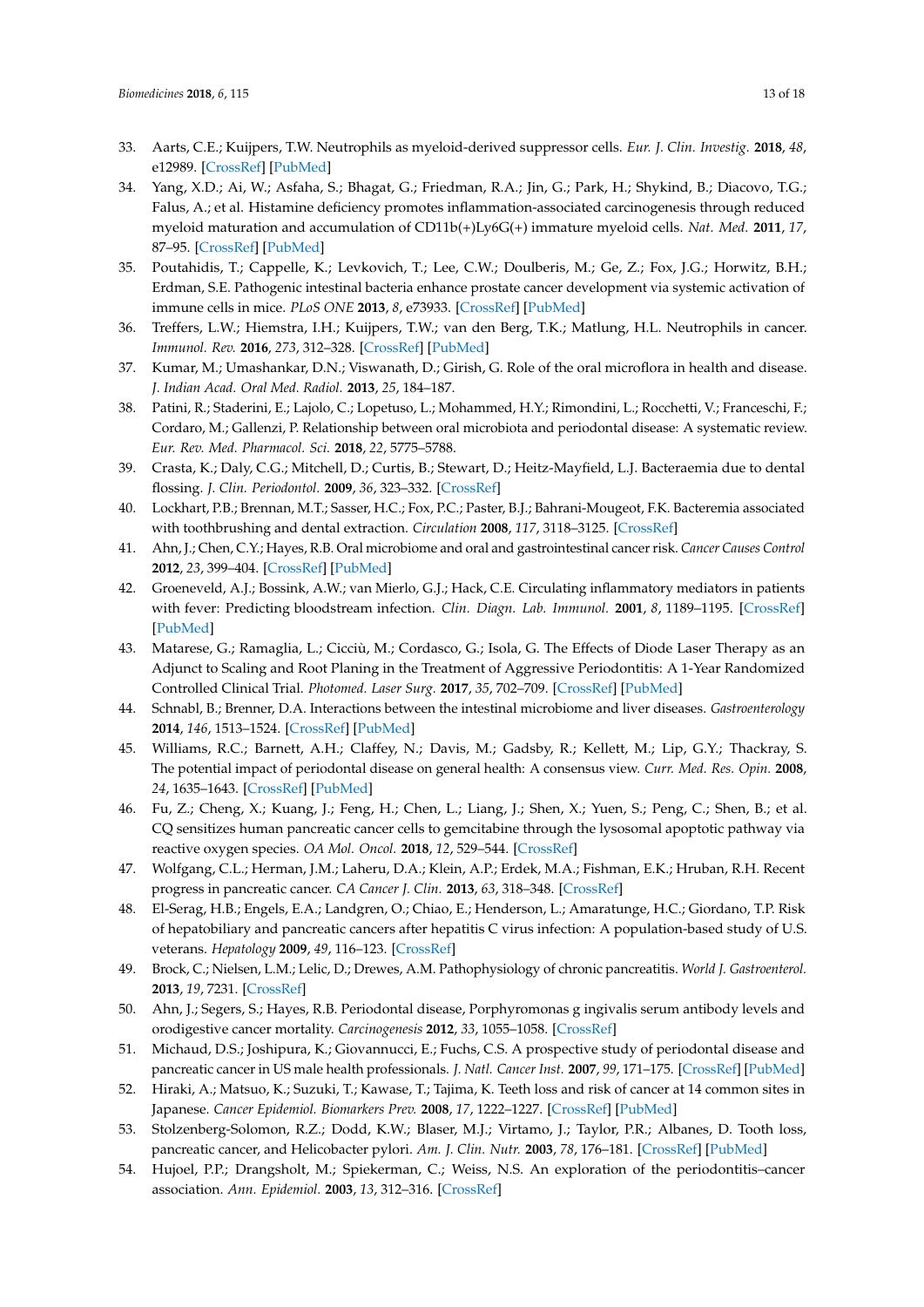- <span id="page-13-0"></span>55. Pendyala, G.; Joshi, S.; Chaudhari, S.; Gandhage, D. Links demystified: Periodontitis and cancer. *Dent. Res. J.* **2013**, *10*, 704–712.
- <span id="page-13-1"></span>56. Ö ˘grendik, M. Periodontal Pathogens in the Etiology of Pancreatic Cancer. *Gastrointest. Tumors* **2017**, *3*, 125–127. [\[CrossRef\]](http://dx.doi.org/10.1159/000452708) [\[PubMed\]](http://www.ncbi.nlm.nih.gov/pubmed/28611978)
- <span id="page-13-2"></span>57. Fan, X.; Alekseyenko, A.V.; Wu, J.; Peters, B.A.; Jacobs, E.J.; Gapstur, S.M.; Purdue, M.P.; Abnet, C.C.; Stolzenberg-Solomon, R.; Miller, G.; Ravel, J. Human oral microbiome and prospective risk for pancreatic cancer: A population-based nested case-control study. *Gut* **2016**. [\[CrossRef\]](http://dx.doi.org/10.1136/gutjnl-2016-312580) [\[PubMed\]](http://www.ncbi.nlm.nih.gov/pubmed/27742762)
- <span id="page-13-3"></span>58. Michaud, D.S.; Izard, J.; Wilhelm-Benartzi, C.S.; You, D.H.; Grote, V.A.; Tjønneland, A.; Dahm, C.C.; Overvad, K.; Jenab, M.; Fedirko, V.; et al. Plasma antibodies to oral bacteria and risk of pancreatic cancer in a large European prospective cohort study. *Gut* **2013**, *62*, 1764–1770. [\[CrossRef\]](http://dx.doi.org/10.1136/gutjnl-2012-303006)
- <span id="page-13-4"></span>59. Costalonga, M.; Herzberg, M.C. The oral microbiome and the immunobiology of periodontal disease and caries. *Immunol. Lett.* **2014**, *162*, 22–38. [\[CrossRef\]](http://dx.doi.org/10.1016/j.imlet.2014.08.017)
- 60. Isola, G.; Matarese, G.; Williams, R.C.; Siciliano, V.I.; Alibrandi, A.; Cordasco, G.; Ramaglia, L. The effects of a desiccant agent in the treatment of chronic periodontitis: A randomized, controlled clinical trial. *Clin. Oral Investig.* **2018**, *22*, 791–800. [\[CrossRef\]](http://dx.doi.org/10.1007/s00784-017-2154-7)
- <span id="page-13-5"></span>61. Tabenski, L.; Moder, D.; Cieplik, F.; Schenke, F.; Hiller, K.A.; Buchalla, W.; Schmalz, G.; Christgau, M. Antimicrobial photodynamic therapy vs. local minocycline in addition to non-surgical therapy of deep periodontal pockets: A controlled randomized clinical trial. *Clin. Oral Investig.* **2017**, *21*, 2253–2264. [\[CrossRef\]](http://dx.doi.org/10.1007/s00784-016-2018-6) [\[PubMed\]](http://www.ncbi.nlm.nih.gov/pubmed/27909894)
- <span id="page-13-6"></span>62. Olsen, I.; Taubman, M.A.; Singhrao, S.K. Porphyromonas gingivalis suppresses adaptive immunity in periodontitis, atherosclerosis, and Alzheimer's disease. *J. Oral. Microbiol.* **2016**, *8*. [\[CrossRef\]](http://dx.doi.org/10.3402/jom.v8.33029) [\[PubMed\]](http://www.ncbi.nlm.nih.gov/pubmed/27882863)
- <span id="page-13-7"></span>63. Barton, C.M.; Staddon, S.L.; Hughes, C.M.; Hall, P.A.; O'Sullivan, C.; Klöppel, G.; Theis, B.; Russell, R.C.; Neoptolemos, J.; Williamson, R.C. Abnormalities of the p53 tumour suppressor gene in human pancreatic cancer. *Br. J. Cancer* **1991**, *64*, 1076–1082. [\[CrossRef\]](http://dx.doi.org/10.1038/bjc.1991.467)
- <span id="page-13-8"></span>64. Öğrendik, M. Oral bacteria in pancreatic cancer: Mutagenesis of the p53 tumour suppressor gene. *Int. J. Clin. Exp. Pathol.* **2015**, *8*, 11835. [\[PubMed\]](http://www.ncbi.nlm.nih.gov/pubmed/26617937)
- <span id="page-13-9"></span>65. Liu, L.; Wang, K.; Zhu, Z.M.; Shao, J.H. Associations between P53 Arg72Pro and development of digestive tract cancers: A meta-analysis. *Arch. Med. Res.* **2011**, *42*, 60–69. [\[CrossRef\]](http://dx.doi.org/10.1016/j.arcmed.2011.01.008)
- <span id="page-13-10"></span>66. Eribe, E.R.; Olsen, I. Leptotrichia species in human infections. *Anaerobe* **2008**, *14*, 131–137. [\[CrossRef\]](http://dx.doi.org/10.1016/j.anaerobe.2008.04.004) [\[PubMed\]](http://www.ncbi.nlm.nih.gov/pubmed/18539056)
- <span id="page-13-11"></span>67. Couturier, M.R.; Slechta, E.S.; Goulston, C.; Fisher, M.A.; Hanson, K.E. Leptotrichia bacteremia in patients receiving high-dose chemotherapy. *Avicenna J. Clin. Microbiol. Infect.* **2012**, *50*, 1228–1232. [\[CrossRef\]](http://dx.doi.org/10.1128/JCM.05926-11)
- <span id="page-13-12"></span>68. Swidsinski, A.; Schlien, P.; Pernthaler, A.; Gottschalk, U.; Bärlehner, E.; Decker, G.; Swidsinski, S.; Strassburg, J.; Loening-Baucke, V.; Hoffmann, U.; Seehofer, D. Bacterial biofilm within diseased pancreatic and biliary tracts. *Gut* **2005**, *54*, 388–395. [\[CrossRef\]](http://dx.doi.org/10.1136/gut.2004.043059) [\[PubMed\]](http://www.ncbi.nlm.nih.gov/pubmed/15710988)
- <span id="page-13-13"></span>69. Riviere, G.R.; Riviere, K.H.; Smith, K.S. Molecular and immunological evidence of oral Treponema in the human brain and their association with Alzheimer's disease. *Mol. Oral Microbiol.* **2002**, *17*, 113–118. [\[CrossRef\]](http://dx.doi.org/10.1046/j.0902-0055.2001.00100.x)
- <span id="page-13-14"></span>70. Pei, Z.; Bini, E.J.; Yang, L.; Zhou, M.; Francois, F.; Blasér, M.J. Bacterial biota in the human distal esophagus. *Proc. Natl. Acad. Sci. USA* **2004**, *101*, 4250–4255. [\[CrossRef\]](http://dx.doi.org/10.1073/pnas.0306398101)
- <span id="page-13-15"></span>71. Koren, O.; Spor, A.; Felin, J.; Fåk, F.; Stombaugh, J.; Tremaroli, V.; Behre, C.J.; Knight, R.; Fagerberg, B.; Ley, R.E.; Bäckhed, F. Human oral, gut, and plaque microbiota in patients with atherosclerosis. *Proc. Natl. Acad. Sci. USA* **2011**, *108*, 4592–4598. [\[CrossRef\]](http://dx.doi.org/10.1073/pnas.1011383107) [\[PubMed\]](http://www.ncbi.nlm.nih.gov/pubmed/20937873)
- <span id="page-13-16"></span>72. Gaetti-Jardim, E., Jr.; Marcelino, S.L.; Feitosa, A.C.; Romito, G.A.; Avila-Campos, M.J. Quantitative detection of periodontopathic bacteria in atherosclerotic plaques from coronary arteries. *J. Med. Microbiol.* **2009**, *58*, 1568–1575. [\[CrossRef\]](http://dx.doi.org/10.1099/jmm.0.013383-0) [\[PubMed\]](http://www.ncbi.nlm.nih.gov/pubmed/19679682)
- <span id="page-13-17"></span>73. Aagaard, K.; Ma, J.; Antony, K.M.; Ganu, R.; Petrosino, J.; Versalovic, J. The placenta harbors a unique microbiome. *Sci. Transl. Med.* **2014**, *6*, 237ra65. [\[CrossRef\]](http://dx.doi.org/10.1126/scitranslmed.3008599) [\[PubMed\]](http://www.ncbi.nlm.nih.gov/pubmed/24848255)
- <span id="page-13-18"></span>74. Scaglione, S.; Kliethermes, S.; Cao, G.; Shoham, D.; Durazo, R.; Luke, A.; Volk, M.L. The epidemiology of cirrhosis in the United States: A population-based study. *J. Clin. Gastroenterol.* **2015**, *49*, 690–696. [\[CrossRef\]](http://dx.doi.org/10.1097/MCG.0000000000000208) [\[PubMed\]](http://www.ncbi.nlm.nih.gov/pubmed/25291348)
- <span id="page-13-19"></span>75. Schuppan, D.; Afdhal, N.H. Liver cirrhosis. *Lancet* **2008**, *371*, 838–851. [\[CrossRef\]](http://dx.doi.org/10.1016/S0140-6736(08)60383-9)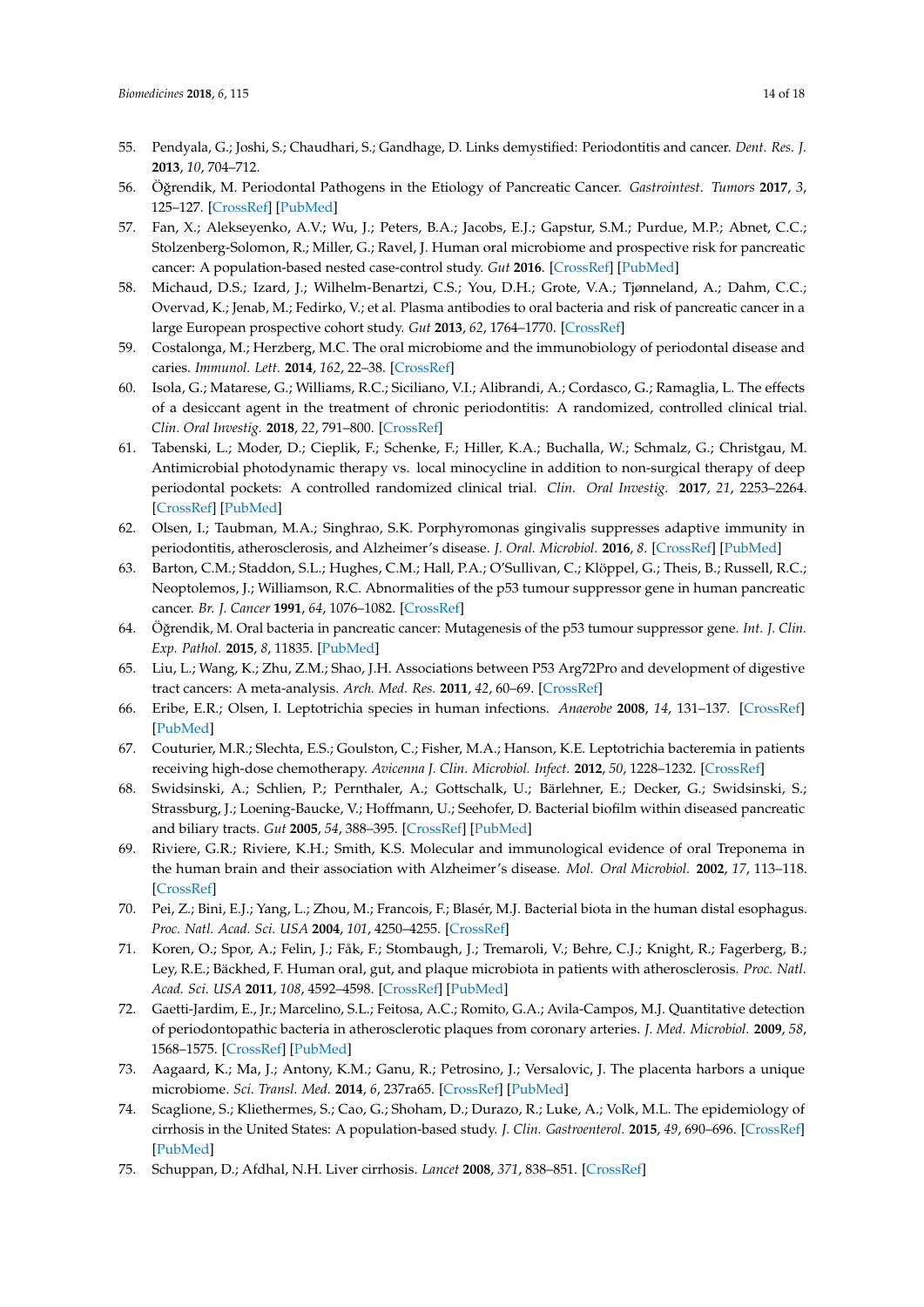- <span id="page-14-0"></span>76. Younossi, Z.M.; Stepanova, M.; Afendy, M.; Fang, Y.; Younossi, Y.; Mir, H.; Srishord, M. Changes in the prevalence of the most common causes of chronic liver diseases in the United States from 1988 to 2008. *Clin. Gastroenterol. Hepatol.* **2011**, *9*, 524–530. [\[CrossRef\]](http://dx.doi.org/10.1016/j.cgh.2011.03.020) [\[PubMed\]](http://www.ncbi.nlm.nih.gov/pubmed/21440669)
- <span id="page-14-1"></span>77. Browning, J.D.; Szczepaniak, L.S.; Dobbins, R.; Horton, J.D.; Cohen, J.C.; Grundy, S.M.; Hobbs, H.H. Prevalence of hepatic steatosis in an urban population in the United States: Impact of ethnicity. *J. Hepatol.* **2004**, *40*, 1387–1395. [\[CrossRef\]](http://dx.doi.org/10.1002/hep.20466)
- <span id="page-14-2"></span>78. Linden, G.J.; Lyons, A.; Scannapieco, F.A. Periodontal systemic associations: Review of the evidence. *J. Periodontol.* **2013**, *84*, S8–S19. [\[CrossRef\]](http://dx.doi.org/10.1902/jop.2013.1340010) [\[PubMed\]](http://www.ncbi.nlm.nih.gov/pubmed/23631586)
- <span id="page-14-12"></span>79. Acharya, C.; Sahingur, S.E.; Bajaj, J.S. Microbiota, cirrhosis, and the emerging oral-gut-liver axis. *JCI Insight* **2017**, *2*. [\[CrossRef\]](http://dx.doi.org/10.1172/jci.insight.94416) [\[PubMed\]](http://www.ncbi.nlm.nih.gov/pubmed/28978799)
- <span id="page-14-7"></span>80. Han, P.; Sun, D.; Yang, J. Interaction between periodontitis and liver diseases. *Biomed. Rep.* **2016**, *5*, 267–276. [\[CrossRef\]](http://dx.doi.org/10.3892/br.2016.718)
- <span id="page-14-8"></span>81. Åberg, F.; Helenius-Hietala, J.; Meurman, J.; Isoniemi, H. Association between dental infections and the clinical course of chronic liver disease. *Hepatol. Res.* **2014**, *44*, 349–353. [\[CrossRef\]](http://dx.doi.org/10.1111/hepr.12126) [\[PubMed\]](http://www.ncbi.nlm.nih.gov/pubmed/23607641)
- <span id="page-14-9"></span>82. Yoneda, M.; Naka, S.; Nakano, K.; Wada, K.; Endo, H.; Mawatari, H.; Imajo, K.; Nomura, R.; Hokamura, K.; Ono, M.; et al. Involvement of a periodontal pathogen, Porphyromonas gingivalis on the pathogenesis of non-alcoholic fatty liver disease. *BMC Gastroenterol.* **2012**, *12*, 16. [\[CrossRef\]](http://dx.doi.org/10.1186/1471-230X-12-16) [\[PubMed\]](http://www.ncbi.nlm.nih.gov/pubmed/22340817)
- <span id="page-14-10"></span>83. Nagao, Y.; Kawahigashi, Y.; Sata, M. Association of periodontal diseases and liver fibrosis in patients with HCV and/or HBV infection. *Hepat. Mon.* **2014**, *14*. [\[CrossRef\]](http://dx.doi.org/10.5812/hepatmon.23264)
- <span id="page-14-11"></span>84. Novacek, G.; Plachetzky, U.; Pötzi, R.; Lentner, S.; Slavicek, R.; Gangl, A.; Ferenci, P. Dental and periodontal disease in patients with cirrhosis-role of etiology of liver disease. *Int. J. Hepatol.* **1995**, *22*, 576–582. [\[CrossRef\]](http://dx.doi.org/10.1016/0168-8278(95)80453-6)
- <span id="page-14-3"></span>85. Raghava, K.V.; Shivananda, H.; Mundinamane, D.; Boloor, V.; Thomas, B. Evaluation of periodontal status in alcoholic liver cirrhosis patients: A comparative study. *J. Contemp. Dent. Pract.* **2013**, *14*, 179. [\[CrossRef\]](http://dx.doi.org/10.5005/jp-journals-10024-1296) [\[PubMed\]](http://www.ncbi.nlm.nih.gov/pubmed/23811642)
- <span id="page-14-4"></span>86. Bataller, R.; Brenner, D.A. Liver fibrosis. *J. Clin. Investig.* **2005**, *115*, 209–218. [\[CrossRef\]](http://dx.doi.org/10.1172/JCI24282) [\[PubMed\]](http://www.ncbi.nlm.nih.gov/pubmed/15690074)
- <span id="page-14-5"></span>87. Zhou, W.C.; Zhang, Q.B.; Qiao, L. Pathogenesis of liver cirrhosis. *World J. Gastroenterol.* **2014**, *20*, 7312. [\[CrossRef\]](http://dx.doi.org/10.3748/wjg.v20.i23.7312) [\[PubMed\]](http://www.ncbi.nlm.nih.gov/pubmed/24966602)
- <span id="page-14-6"></span>88. Li, X.; Kolltveit, K.M.; Tronstad, L.; Olsen, I. Systemic diseases caused by oral infection. *Clin. Microbiol. Rev.* **2000**, *13*, 547–558. [\[CrossRef\]](http://dx.doi.org/10.1128/CMR.13.4.547)
- <span id="page-14-13"></span>89. Seki, E.; Schnabl, B. Role of innate immunity and the microbiota in liver fibrosis: Crosstalk between the liver and gut. *J. Physiol. Paris* **2012**, *590*, 447–458. [\[CrossRef\]](http://dx.doi.org/10.1113/jphysiol.2011.219691)
- <span id="page-14-14"></span>90. Aoyama, T.; Paik, Y.H.; Seki, E. Toll-like receptor signaling and liver fibrosis. *Gastroenterol. Res. Pract.* **2010**, *2010*. [\[CrossRef\]](http://dx.doi.org/10.1155/2010/192543)
- <span id="page-14-15"></span>91. Qin, N.; Yang, F.; Li, A.; Prifti, E.; Chen, Y.; Shao, L.; Guo, J.; Le Chatelier, E.; Yao, J.; Wu, L.; et al. Alterations of the human gut microbiome in liver cirrhosis. *Nature* **2014**, *513*, 59. [\[CrossRef\]](http://dx.doi.org/10.1038/nature13568) [\[PubMed\]](http://www.ncbi.nlm.nih.gov/pubmed/25079328)
- <span id="page-14-16"></span>92. Bajaj, J.S.; Cox, I.J.; Betrapally, N.S.; Heuman, D.M.; Schubert, M.L.; Ratneswaran, M.; Hylemon, P.B.; White, M.B.; Daita, K.; Noble, N.A.; et al. Systems biology analysis of omeprazole therapy in cirrhosis demonstrates significant shifts in gut microbiota composition and function. *Am. J. Physiol.* **2014**, *307*, G951–G957. [\[CrossRef\]](http://dx.doi.org/10.1152/ajpgi.00268.2014) [\[PubMed\]](http://www.ncbi.nlm.nih.gov/pubmed/25258407)
- <span id="page-14-17"></span>93. Lawrence, H.P. Salivary markers of systemic disease: Noninvasive diagnosis of disease and monitoring of general health. *J. Can. Dent. Assoc.* **2002**, *68*, 170–175. [\[PubMed\]](http://www.ncbi.nlm.nih.gov/pubmed/11911813)
- <span id="page-14-18"></span>94. Wade, W.G. The oral microbiome in health and disease. *Pharmacol. Res.* **2013**, *69*, 137–143. [\[CrossRef\]](http://dx.doi.org/10.1016/j.phrs.2012.11.006) [\[PubMed\]](http://www.ncbi.nlm.nih.gov/pubmed/23201354)
- <span id="page-14-19"></span>95. Zarco, M.F.; Vess, T.J.; Ginsburg, G.S. The oral microbiome in health and disease and the potential impact on personalized dental medicine. *Oral Dis.* **2012**, *18*, 109–120. [\[CrossRef\]](http://dx.doi.org/10.1111/j.1601-0825.2011.01851.x) [\[PubMed\]](http://www.ncbi.nlm.nih.gov/pubmed/21902769)
- <span id="page-14-20"></span>96. Lu, H.; Ren, Z.; Li, A.; Zhang, H.; Jiang, J.; Xu, S.; Luo, Q.; Zhou, K.; Sun, X.; Zheng, S.; et al. Deep sequencing reveals microbiota dysbiosis of tongue coat in patients with liver carcinoma. *Sci. Rep.* **2016**, *6*, 33142. [\[CrossRef\]](http://dx.doi.org/10.1038/srep33142) [\[PubMed\]](http://www.ncbi.nlm.nih.gov/pubmed/27605161)
- <span id="page-14-21"></span>97. Duran-Pinedo, A.E.; Frias-Lopez, J. Beyond microbial community composition: Functional activities of the oral microbiome in health and disease. *Microbes Infect.* **2015**, *17*, 505–516. [\[CrossRef\]](http://dx.doi.org/10.1016/j.micinf.2015.03.014) [\[PubMed\]](http://www.ncbi.nlm.nih.gov/pubmed/25862077)
- <span id="page-14-22"></span>98. Bajaj, J.S.; Betrapally, N.S.; Hylemon, P.B.; Heuman, D.M.; Daita, K.; White, M.B.; Unser, A.; Thacker, L.R.; Sanyal, A.J.; Kang, D.J.; et al. Salivary microbiota reflects changes in gut microbiota in cirrhosis with hepatic encephalopathy. *J. Hepatol.* **2015**, *62*, 1260–1271. [\[CrossRef\]](http://dx.doi.org/10.1002/hep.27819) [\[PubMed\]](http://www.ncbi.nlm.nih.gov/pubmed/25820757)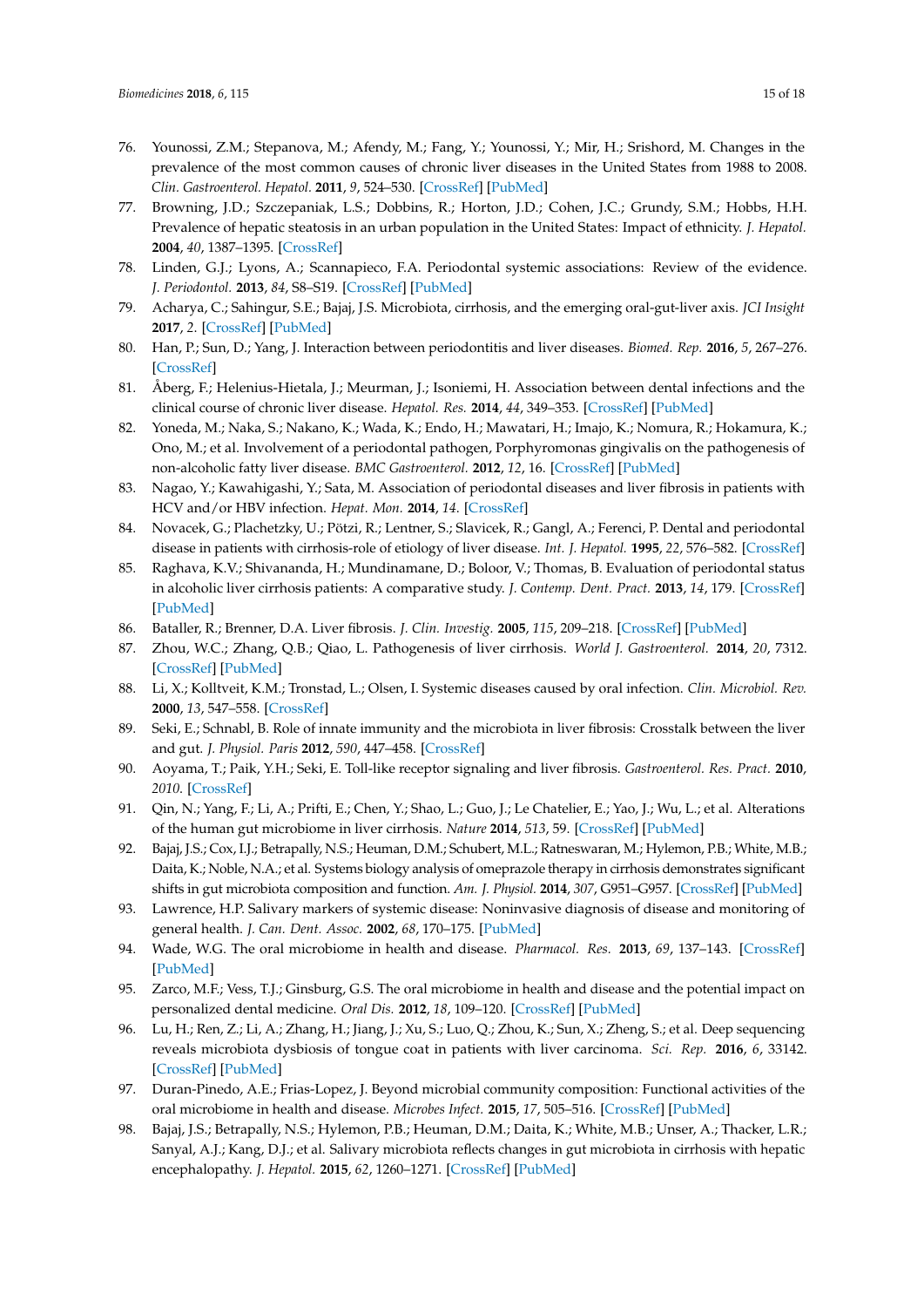- <span id="page-15-0"></span>99. Frei, R.; Akdis, M.; O'Mahony, L. Prebiotics, probiotics, synbiotics, and the immune system: Experimental data and clinical evidence. *Curr. Opin. Gastroenterol.* **2015**, *31*, 153–158. [\[CrossRef\]](http://dx.doi.org/10.1097/MOG.0000000000000151)
- <span id="page-15-1"></span>100. Marchesi, J.R.; Adams, D.H.; Fava, F.; Hermes, G.D.; Hirschfield, G.M.; Hold, G.; Quraishi, M.N.; Kinross, J.; Smidt, H.; Tuohy, K.M.; et al. The gut microbiota and host health: A new clinical frontier. *Gut* **2015**. [\[CrossRef\]](http://dx.doi.org/10.1136/gutjnl-2015-309990)
- 101. Derrien, M.; van Hylckama Vlieg, J.E. Fate, activity, and impact of ingested bacteria within the human gut microbiota. *Trends Microbiol.* **2015**, *23*, 354–366. [\[CrossRef\]](http://dx.doi.org/10.1016/j.tim.2015.03.002) [\[PubMed\]](http://www.ncbi.nlm.nih.gov/pubmed/25840765)
- 102. Varankovich, N.V.; Nickerson, M.T.; Korber, D.R. Probiotic-based strategies for therapeutic and prophylactic use against multiple gastrointestinal diseases. *Front. Microbiol.* **2015**, *6*, 685. [\[CrossRef\]](http://dx.doi.org/10.3389/fmicb.2015.00685) [\[PubMed\]](http://www.ncbi.nlm.nih.gov/pubmed/26236287)
- <span id="page-15-2"></span>103. De LeBlanc, A.D.M.; LeBlanc, J.G. Effect of probiotic administration on the intestinal microbiota, current knowledge and potential applications. *World J. Gastroenterol. WJG* **2014**, *20*. [\[CrossRef\]](http://dx.doi.org/10.3748/wjg.v20.i44.16518) [\[PubMed\]](http://www.ncbi.nlm.nih.gov/pubmed/25469019)
- <span id="page-15-3"></span>104. National Academies of Sciences, Engineering, and Medicine. *The Chemistry of Microbiomes: Proceedings of a Seminar Series*; The National Academies Press: Washington, DC, USA, 2017.
- <span id="page-15-4"></span>105. Ritchie, M.L.; Romanuk, T.N. A meta-analysis of probiotic efficacy for gastrointestinal diseases. *PLoS ONE* **2012**, *7*, e34938. [\[CrossRef\]](http://dx.doi.org/10.1371/journal.pone.0034938) [\[PubMed\]](http://www.ncbi.nlm.nih.gov/pubmed/22529959)
- 106. Fujiya, M.; Ueno, N.; Kohgo, Y. Probiotic treatments for induction and maintenance of remission in inflammatory bowel diseases: A meta-analysis of randomized controlled trials. *Clin. J. Gastroenterol.* **2014**, *7*, 1–13. [\[CrossRef\]](http://dx.doi.org/10.1007/s12328-013-0440-8) [\[PubMed\]](http://www.ncbi.nlm.nih.gov/pubmed/26183502)
- 107. Cuello-Garcia, C.A.; Brozek, J.L.; Fiocchi, A.; Pawankar, R.; Yepes-Nuñez, J.J.; Terracciano, L.; ˙ Schünemann, H.J.; Agarwal, A.; Zhang, Y.; Schünemann, H.J. Probiotics for the prevention of allergy: A systematic review and meta-analysis of randomized controlled trials. *J. Allergy Clin. Immunol.* **2015**, *136*, 952–961. [\[CrossRef\]](http://dx.doi.org/10.1016/j.jaci.2015.04.031) [\[PubMed\]](http://www.ncbi.nlm.nih.gov/pubmed/26044853)
- <span id="page-15-5"></span>108. Zuccotti, G.; Meneghin, F.; Aceti, A.; Barone, G.; Callegari, M.L.; Di Mauro, A.; Fantini, M.P.; Gori, D.; Indrio, F.; Maggio, L.; et al. Italian Society of Neonatology. Probiotics for prevention of atopic diseases in infants: Systematic review and meta-analysis. *Allergy* **2015**, *70*, 1356–1371. [\[CrossRef\]](http://dx.doi.org/10.1111/all.12700) [\[PubMed\]](http://www.ncbi.nlm.nih.gov/pubmed/26198702)
- <span id="page-15-6"></span>109. Tannock, G.W. Probiotic properties of lactic-acid bacteria: Plenty of scope for fundamental R & D. *Trends Biotechnol.* **1997**, *15*, 270–274.
- <span id="page-15-7"></span>110. Hill, C.; Guarner, F.; Reid, G.; Gibson, G.R.; Merenstein, D.J.; Pot, B.; Morelli, L.; Canani, R.B.; Flint, H.J.; Salminen, S.; et al. Expert consensus document: The International Scientific Association for Probiotics and Prebiotics consensus statement on the scope and appropriate use of the term probiotic. *Nat. Rev. Gastroenterol. Hepatol.* **2014**, *11*, 506. [\[CrossRef\]](http://dx.doi.org/10.1038/nrgastro.2014.66)
- <span id="page-15-9"></span><span id="page-15-8"></span>111. Mason, P. Nutrition: Probiotics and prebiotics. *Pharm. J.* **2001**, *266*, 118–121.
- 112. Kumar, M.; Kumar, A.; Nagpal, R.; Mohania, D.; Behare, P.; Verma, V.; Kumar, P.; Poddar, D.; Aggarwal, P.K.; Henry, C.J.; et al. Cancer-preventing attributes of probiotics: An update. *Int. J. Food Sci. Nutr.* **2010**, *61*, 473–496. [\[CrossRef\]](http://dx.doi.org/10.3109/09637480903455971) [\[PubMed\]](http://www.ncbi.nlm.nih.gov/pubmed/20187714)
- <span id="page-15-10"></span>113. Orrhage, K.; Sillerström, E.; Gustafsson, J.Å.; Nord, C.E.; Rafter, J. Binding of mutagenic heterocyclic amines by intestinal and lactic acid bacteria. *Mutat. Res. Fund Mol. Mech. Mutagen.* **1994**, *311*, 239–248. [\[CrossRef\]](http://dx.doi.org/10.1016/0027-5107(94)90182-1)
- <span id="page-15-11"></span>114. El-Nezami, H.; KANKAANPÄÄ, P.; Salminen, S.; Ahokas, J. Physicochemical alterations enhance the ability of dairy strains of lactic acid bacteria to remove aflatoxin from contaminated media. *J. Food Prot.* **1998**, *61*, 466–468. [\[CrossRef\]](http://dx.doi.org/10.4315/0362-028X-61.4.466) [\[PubMed\]](http://www.ncbi.nlm.nih.gov/pubmed/9709211)
- 115. Niderkorn, V.; Boudra, H.; Morgavi, D.P. Binding of Fusarium mycotoxins by fermentative bacteria in vitro. *J. Appl. Microbiol.* **2006**, *101*, 849–856. [\[CrossRef\]](http://dx.doi.org/10.1111/j.1365-2672.2006.02958.x) [\[PubMed\]](http://www.ncbi.nlm.nih.gov/pubmed/16968296)
- 116. Ibrahim, F.; Halttunen, T.; Tahvonen, R.; Salminen, S. Probiotic bacteria as potential detoxification tools: Assessing their heavy metal binding isotherms. *Can. J. Microbiol.* **2006**, *52*, 877–885. [\[CrossRef\]](http://dx.doi.org/10.1139/w06-043) [\[PubMed\]](http://www.ncbi.nlm.nih.gov/pubmed/17110980)
- <span id="page-15-12"></span>117. Halttunen, T.; Collado, M.C.; El-Nezami, H.; Meriluoto, J.; Salminen, S. Combining strains of lactic acid bacteria may reduce their toxin and heavy metal removal efficiency from aqueous solution. *Lett. Appl. Microbiol.* **2008**, *46*, 160–165. [\[CrossRef\]](http://dx.doi.org/10.1111/j.1472-765X.2007.02276.x) [\[PubMed\]](http://www.ncbi.nlm.nih.gov/pubmed/18028332)
- <span id="page-15-13"></span>118. Singhal, B.; Mukherjee, A.; Srivastav, S. Role of Probiotics in Pancreatic Cancer Prevention: The Prospects and Challenges. *ABB* **2016**, *7*, 468. [\[CrossRef\]](http://dx.doi.org/10.4236/abb.2016.711045)
- <span id="page-15-14"></span>119. Hemarajata, P.; Versalovic, J. Effects of probiotics on gut microbiota: Mechanisms of intestinal immunomodulation and neuromodulation. *Therap. Adv. Gastroenterol.* **2013**, *6*, 39–51. [\[CrossRef\]](http://dx.doi.org/10.1177/1756283X12459294)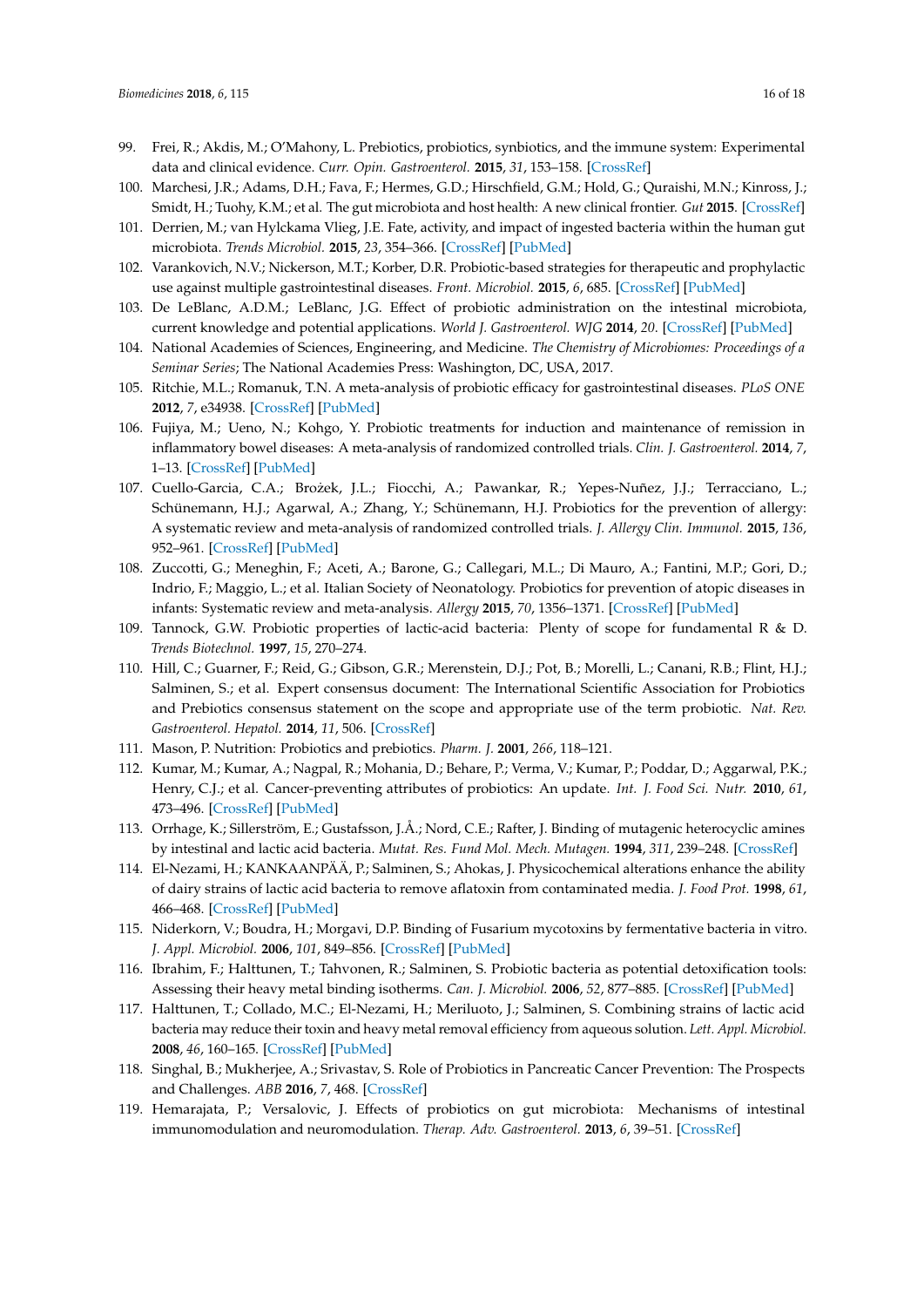- <span id="page-16-0"></span>120. Bajaj, J.S.; Heuman, D.M.; Hylemon, P.B.; Sanyal, A.J.; Puri, P.; Sterling, R.K.; Luketic, V.; Stravitz, R.T.; Siddiqui, M.S.; Fuchs, M.; et al. Randomised clinical trial: Lactobacillus GG modulates gut microbiome, metabolome and endotoxemia in patients with cirrhosis. *Aliment. Pharmacol. Therapeut.* **2014**, *39*, 1113–1125. [\[CrossRef\]](http://dx.doi.org/10.1111/apt.12695)
- <span id="page-16-1"></span>121. Shen, T.C.D.; Albenberg, L.; Bittinger, K.; Chehoud, C.; Chen, Y.Y.; Judge, C.A.; Chau, L.; Ni, J.; Sheng, M.; Lin, A.; et al. Engineering the gut microbiota to treat hyperammonemia. *J. Clin. Investig.* **2015**, *125*, 2841–2850. [\[CrossRef\]](http://dx.doi.org/10.1172/JCI79214) [\[PubMed\]](http://www.ncbi.nlm.nih.gov/pubmed/26098218)
- <span id="page-16-2"></span>122. Nicaise, C.; Prozzi, D.; Viaene, E.; Moreno, C.; Gustot, T.; Quertinmont, E.; Demetter, P.; Suain, V.; Goffin, P.; Deviere, J.; et al. Control of acute, chronic, and constitutive hyperammonemia by wild-type and genetically engineered Lactobacillus plantarum in rodents. *Hepatology* **2008**, *48*, 1184–1192. [\[CrossRef\]](http://dx.doi.org/10.1002/hep.22445) [\[PubMed\]](http://www.ncbi.nlm.nih.gov/pubmed/18697211)
- <span id="page-16-3"></span>123. Liu, J.; Lkhagva, E.; Chung, H.J.; Kim, H.J.; Hong, S.T. The Pharmabiotic Approach to Treat Hyperammonemia. *Nutrients* **2018**, *10*, 140. [\[CrossRef\]](http://dx.doi.org/10.3390/nu10020140) [\[PubMed\]](http://www.ncbi.nlm.nih.gov/pubmed/29382084)
- <span id="page-16-4"></span>124. Bajaj, J.S.; Heuman, D.M.; Sanyal, A.J.; Hylemon, P.B.; Sterling, R.K.; Stravitz, R.T.; Fuchs, M.; Ridlon, J.M.; Daita, K.; Monteith, P.; et al. Modulation of the metabiome by rifaximin in patients with cirrhosis and minimal hepatic encephalopathy. *PLoS ONE* **2013**, *8*, e60042. [\[CrossRef\]](http://dx.doi.org/10.1371/journal.pone.0060042) [\[PubMed\]](http://www.ncbi.nlm.nih.gov/pubmed/23565181)
- <span id="page-16-5"></span>125. Sanyal, A.; Younossi, Z.; Bass, N.M.; Mullen, K.D.; Poordad, F.; Brown, R.S.; Vemuru, R.P.; Mazen Jamal, M.; Huang, S.; Merchant, K.; et al. Randomised clinical trial: Rifaximin improves health-related quality of life in cirrhotic patients with hepatic encephalopathy–a double-blind placebo-controlled study. *Aliment. Pharmacol. Therapeut.* **2011**, *34*, 853–886. [\[CrossRef\]](http://dx.doi.org/10.1111/j.1365-2036.2011.04808.x)
- <span id="page-16-6"></span>126. Bajaj, J.S.; Barrett, A.C.; Bortey, E.; Paterson, C.; Forbes, W.P. Prolonged remission from hepatic encephalopathy with rifaximin: Results of a placebo crossover analysis. *Aliment. Pharmacol. Therapeut.* **2015**, *41*, 39–45. [\[CrossRef\]](http://dx.doi.org/10.1111/apt.12993)
- <span id="page-16-7"></span>127. Reardon, S. Phage therapy gets revitalized: The rise of antibiotic resistance rekindles interest in a century-old virus treatment. *Nature* **2014**, *510*, 15–17. [\[CrossRef\]](http://dx.doi.org/10.1038/510015a)
- <span id="page-16-8"></span>128. Kingwell, K. Bacteriophage therapies re-enter clinical trials. *Nat. Rev. Drug Discov.* **2015**, *14*, 515–516. [\[CrossRef\]](http://dx.doi.org/10.1038/nrd4695)
- <span id="page-16-9"></span>129. Barr, J.J.; Auro, R.; Furlan, M.; Whiteson, K.L.; Erb, M.L.; Pogliano, J.; Stotland, A.; Wolkowicz, R.; Cutting, A.S.; Doran, K.S.; et al. Bacteriophage adhering to mucus provide a non–host-derived immunity. *Proc. Natl. Acad. Sci. USA* **2013**, *110*, 10771–10776. [\[CrossRef\]](http://dx.doi.org/10.1073/pnas.1305923110)
- <span id="page-16-10"></span>130. Ando, H.; Lemire, S.; Pires, D.P.; Lu, T.K. Engineering modular viral scaffolds for targeted bacterial population editing. *Cell Syst.* **2015**, *1*, 187–196. [\[CrossRef\]](http://dx.doi.org/10.1016/j.cels.2015.08.013)
- <span id="page-16-11"></span>131. Lu, T.K.; Collins, J.J. Dispersing biofilms with engineered enzymatic bacteriophage. *Proc. Natl. Acad. Sci. USA* **2007**, *104*, 11197–11202. [\[CrossRef\]](http://dx.doi.org/10.1073/pnas.0704624104)
- <span id="page-16-12"></span>132. Lu, T.K.; Collins, J.J. Engineered bacteriophage targeting gene networks as adjuvants for antibiotic therapy. *Proc. Natl. Acad. Sci. USA* **2009**, *106*, 4629–4634. [\[CrossRef\]](http://dx.doi.org/10.1073/pnas.0800442106) [\[PubMed\]](http://www.ncbi.nlm.nih.gov/pubmed/19255432)
- <span id="page-16-13"></span>133. Edgar, R.; Friedman, N.; Molshanski-Mor, S.; Qimron, U. Reversing bacterial resistance to antibiotics by phage-mediated delivery of dominant sensitive genes. *Appl. Environ. Microbiol.* **2012**, *78*, 744–751. [\[CrossRef\]](http://dx.doi.org/10.1128/AEM.05741-11) [\[PubMed\]](http://www.ncbi.nlm.nih.gov/pubmed/22113912)
- <span id="page-16-14"></span>134. Krom, R.J.; Bhargava, P.; Lobritz, M.A.; Collins, J.J. Engineered phagemids for nonlytic, targeted antibacterial therapies. *Nano Lett.* **2015**, *15*, 4808–4813. [\[CrossRef\]](http://dx.doi.org/10.1021/acs.nanolett.5b01943) [\[PubMed\]](http://www.ncbi.nlm.nih.gov/pubmed/26044909)
- <span id="page-16-15"></span>135. Bikard, D.; Euler, C.W.; Jiang, W.; Nussenzweig, P.M.; Goldberg, G.W.; Duportet, X.; Marraffini, L.A. Exploiting CRISPR-Cas nucleases to produce sequence-specific antimicrobials. *Nat. Biotechnol.* **2014**, *32*, 1146. [\[CrossRef\]](http://dx.doi.org/10.1038/nbt.3043) [\[PubMed\]](http://www.ncbi.nlm.nih.gov/pubmed/25282355)
- <span id="page-16-16"></span>136. Citorik, R.J.; Mimee, M.; Lu, T.K. Sequence-specific antimicrobials using efficiently delivered RNA-guided nucleases. *Nat. Biotechnol.* **2014**, *32*, 1141. [\[CrossRef\]](http://dx.doi.org/10.1038/nbt.3011)
- <span id="page-16-17"></span>137. Kiro, R.; Shitrit, D.; Qimron, U. Efficient engineering of a bacteriophage genome using the type IE CRISPR-Cas system. *RNA Biol.* **2014**, *11*, 42–44. [\[CrossRef\]](http://dx.doi.org/10.4161/rna.27766)
- <span id="page-16-18"></span>138. Gibson, D.G.; Young, L.; Chuang, R.Y.; Venter, J.C.; Hutchison, C.A., III; Smith, H.O. Enzymatic assembly of DNA molecules up to several hundred kilobases. *Nat. Methods* **2009**, *6*, 343. [\[CrossRef\]](http://dx.doi.org/10.1038/nmeth.1318)
- <span id="page-16-19"></span>139. Nascimento, M.M. Oral microbiota transplant: A potential new therapy for oral diseases. *J. Calif. Dent. Assoc.* **2017**, *45*, 565.